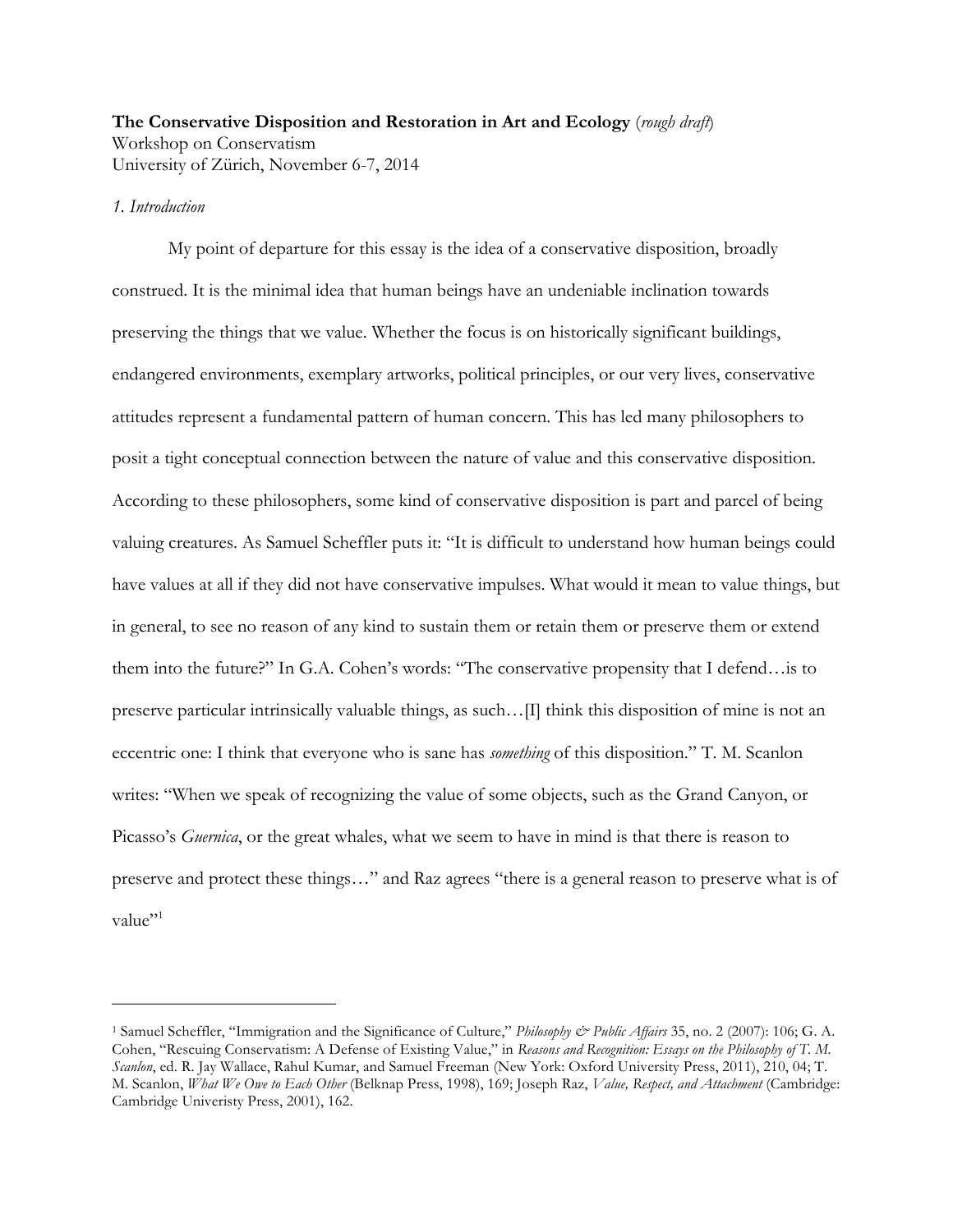Philosophical reflection on the general features of this conservative disposition often takes the form of offhand (albeit perceptive) remarks that arise in pursuit of other questions, and these reflections, as evidenced in the quotes above, are typically treated as simple truisms. When the topic is considered in earnest, it is often with respect to a particular applied problem, such as end-of-life decision-making in bioethics, biodiversity and ecosystem conservation in environmental ethics, or artwork preservation in philosophy of art. Though these applied investigations focus on issues that are quite specific to their particular domains of inquiry, they promise to yield insights that will illuminate philosophical reflection on the conservative disposition in general. G. A. Cohen's recent attempt to explain the conservative disposition through his theory of "particular value" is a stimulating effort at moving past the level of intuitive truisms, and Geoffrey Brennan and Alan Hamlin have done important work refining core elements of Cohen's view: however, I will argue that any attempt to characterize the conservative disposition in general terms would do well to attend to some of the lessons that have emerged from the specific applied inquiries mentioned above. In this essay, I will focus in particular on how issues surrounding restoration in art and ecology can 1) put pressure on the idea that the conservative disposition can be viably analyzed in terms of a response to a special "conservative value," and 2) suggest an alternative analysis that explains the conservative disposition as a virtue.

#### *2. Nominal Conservatism*

Brennan and Hamlin describe three forms that a conservative disposition might take: adjectival, practical, and nominal.<sup>2</sup> The nominal form "casts the word 'conservative' as a noun and so identifies conservatives of this type as those who recognise a particular value (or values), not

 <sup>2</sup> Geoffrey Brennan and Alan Hamlin, "Conservative Value, Draft," (June, 2014).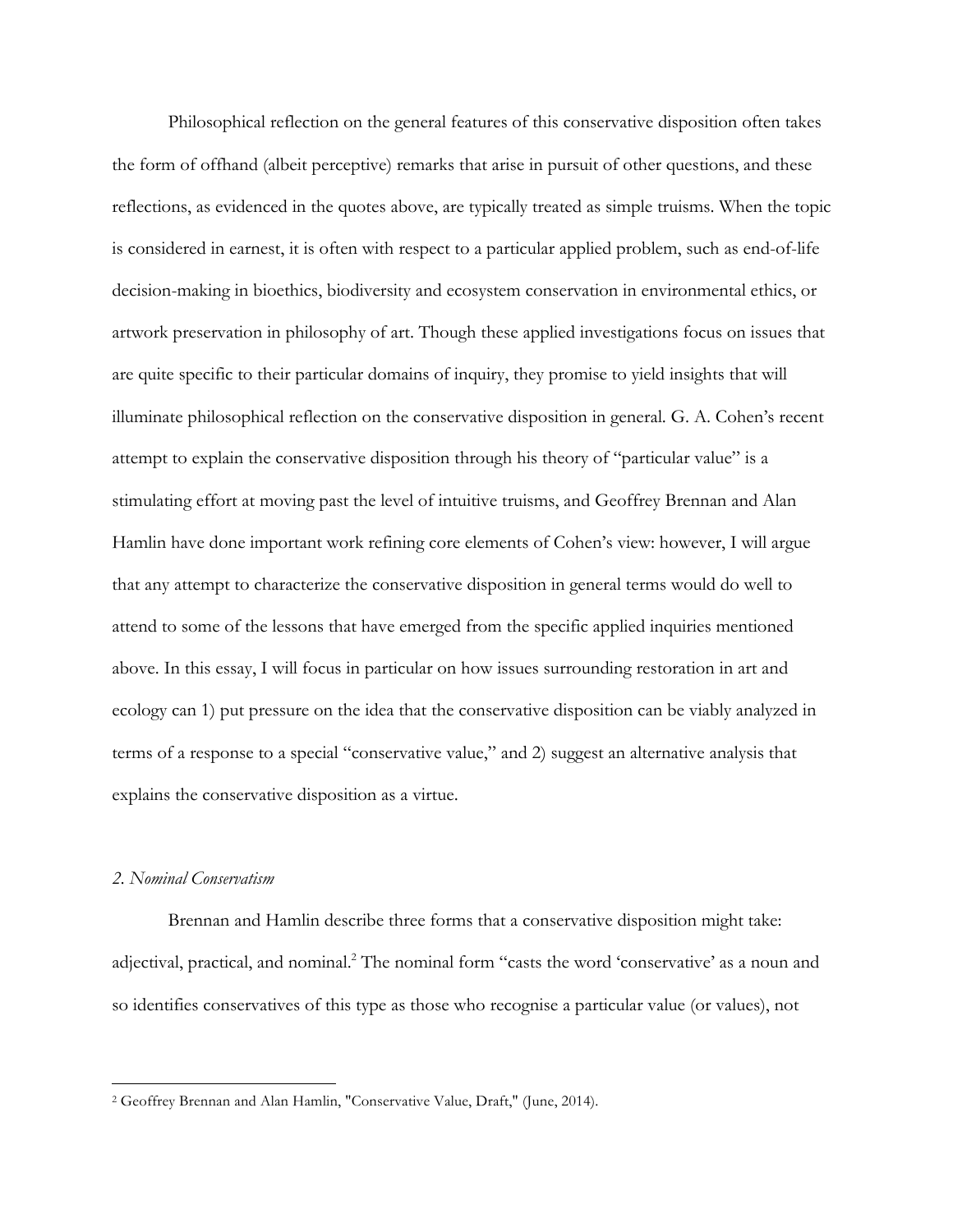recognised by non-conservatives, which directly grounds the conservative disposition."3 Thus, as Brennan and Hamlin discuss, Cohen's theory of particular value is best characterized as embodying a nominal conservatism: it identifies a special kind of value that we ought to recognize, and which is meant to ground dispositions towards certain types of action, such as preservation. On Cohen's view, the conservative disposition is explained by the fact that the bearers of value have a special value, *particular value*, that they have *in virtue* of being the bearer of these other "basic" value properties. 4

In characterizing the kind of value that nominal conservatism relies on, Brennan and Hamlin note that "for the relevant value to qualify as a substantive conservative value it must operate systematically to protect the status quo to at least some extent in at least a significant range of cases."5 Though the claim is not, to be sure, that there is an *exclusive* link between conservative value and preservation of the status quo, the claim is indicative of the assumption that whatever it is that makes a value or disposition count as conservative is *essentially* linked to preservation of the status quo. A similar position is espoused by Martin Beckstein, who argues that nominal conservatism is the true conservatism, since it bears a non-contingent relationship to protection of the status quo.<sup>6</sup> However, it is not clear that protection of the status quo can fully characterize the position of all those who march under the banner of conservatism. Though this may be more common in the context of political conservatisms, the broad conservative disposition evoked by the philosophers surveyed at the opening of this paper, and the explicit focus of Cohen's recent discussion of the conservative disposition in particular, have nothing essentially to do with political conservatisms. Rather, they concern a practical orientation toward valuable things, one that is latent in a wide range

 <sup>3</sup> Ibid., 2.

<sup>4</sup> Cohen, "Rescuing Conservatism."

<sup>5</sup> Brennan and Hamlin, "Conservative Value, Draft," 3-4.

<sup>6</sup> Martin Beckstein, "What Does It Take to Be a True Conservative?," *Global Discourse* (2014).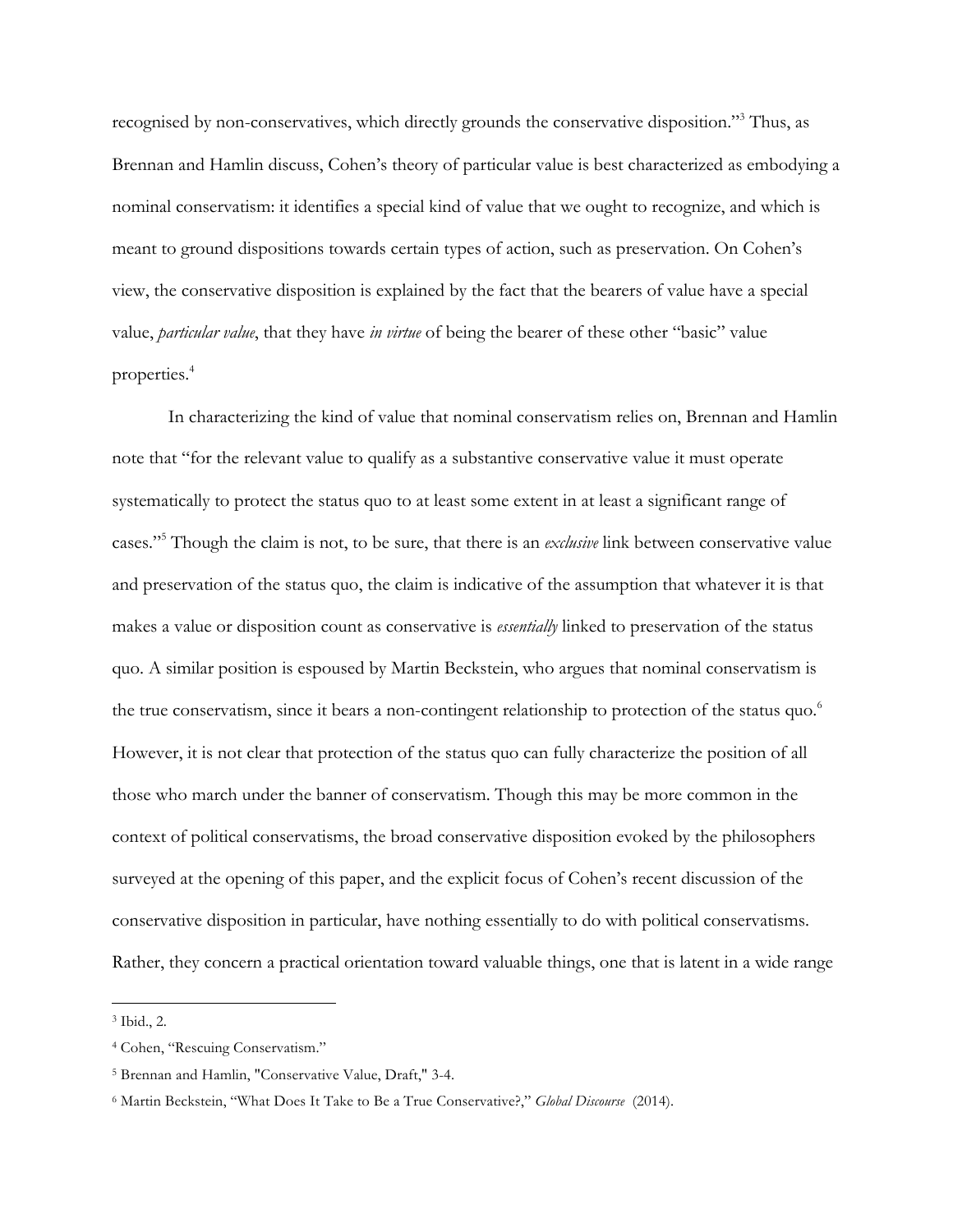of human behaviors beyond the political domain, as evidenced by the examples that these philosophers often appeal to, which rely heavily on examples from art and the environment. Thus, I suggest that in characterizing the conditions that are necessary to a viable conservative value, we must be attentive to the range of actual conservative practices and attitudes implicated in appeal to this brand of examples. As I will demonstrate, those practices and attitudes, and importantly, what seems precisely conservative about them, cannot be adequately captured by appeal to any special conservative value or to protection of the status quo: moreover, they sometimes conflict with protection of the status quo.

### *2.1. Existence and the Status Quo in Art Restoration*

To see this, first consider that a conservative value that is linked to protection of the status quo will require that the value in question exist. Brennan and Hamlin identify a relation to what currently exists as "the central element" of Cohen's notion of particular value, and Cohen is indeed quite explicit about this, noting, "the special claim that I have defended is of the value that exits, regardless of how long it's been around."<sup>7</sup> Yet, some paradigmatic conservative efforts in the domain of art are aimed at the reclamation of value that has been lost in addition to protection of that which is threatened. Moreover, though the value that grounds conservation efforts in ecology typically exists, it could hardly be characterized as representing the status quo: indeed, it is often the status quo that threatens the continued existence of such value. Cohen himself is sensitive to this first point, and notes that "some desire to do this [viz. restore lost value] is certainly part of what we should normally consider the conservative attitude."8 Cohen claims that it is appeal to the further category of *personal value* that explains the restorative inclinations of conservatism, but that *particular* 

 <sup>7</sup> Brennan and Hamlin, "Conservative Value, Draft," 13; Cohen, "Rescuing Conservatism."

<sup>8</sup> "Rescuing Conservatism."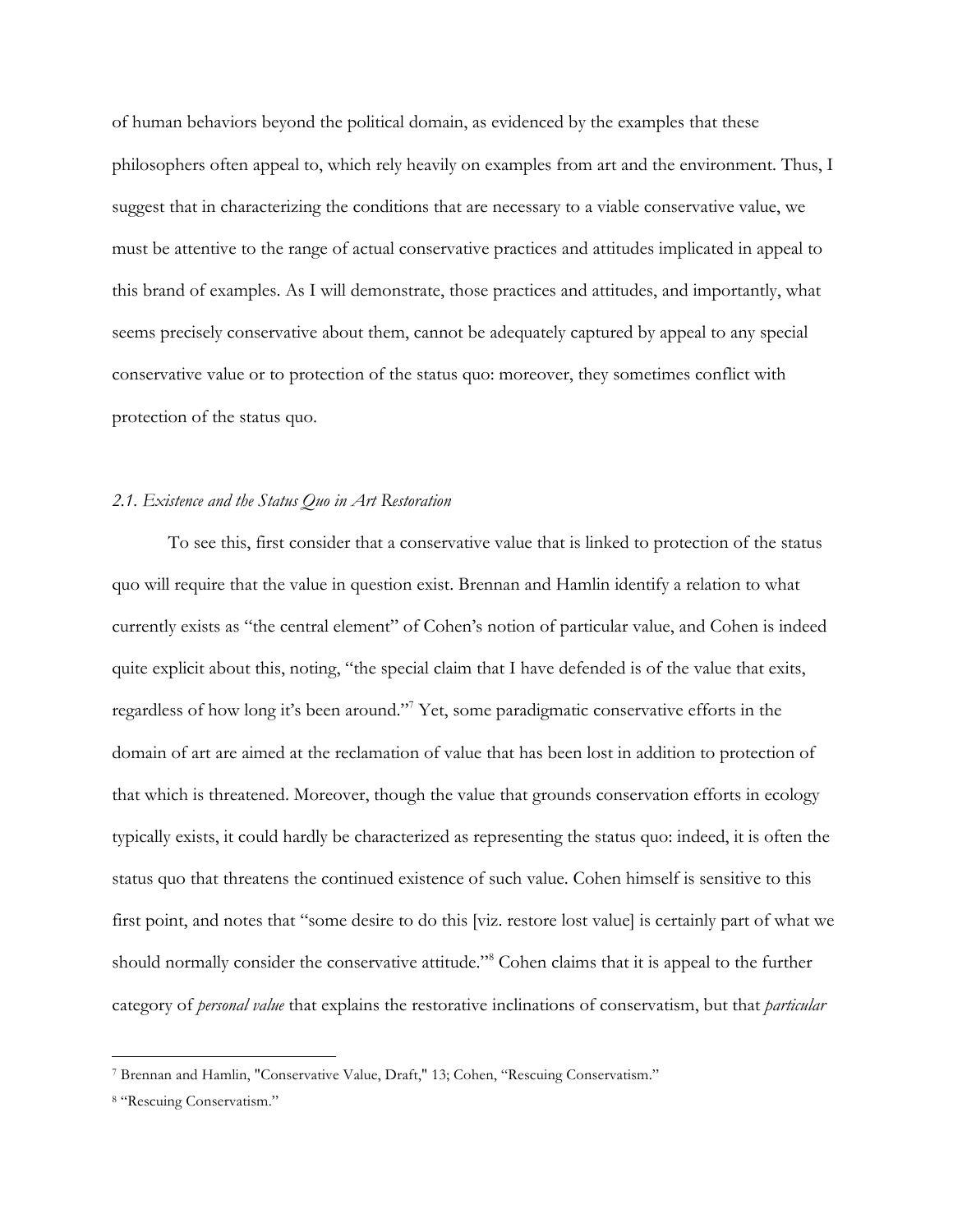*value* "seems to offer no reason for restoring recently disappeared features." However, if these two kinds of conservative value, particular and personal, are thus at odds with each other, then that puts significant pressure on the idea that they are complimentary, and lends support to the conclusion that they are in fact inconsistent. If nominal conservatism has difficulty providing a coherent foundation for the full range of conservative attitudes, it may be that a different approach will prove more satisfactory.<sup>9</sup>

Attention to some specifics of conservation and restoration debates in art and ecology will help us see the extent of the tension here. First, consider two different approaches to art conservation. Advocates for "integral restoration" or "conservator restoration" place emphasis on conserving the original *look* of the artwork: in other words, one might say that they endeavor to preserve the original aesthetic experience of the piece. Given this goal, they are willing to engage in substantial intervention with respect to the physical object itself: reattaching pieces that have fallen off sculptures, adding material when necessary, touching up paint, etc. Contrast this with advocates of "purist restoration" who emphasize the integrity and authenticity of the object. They thus support minimal cleaning of the work, perhaps, but no additions or significant interventions.<sup>10</sup> Now, though both of these approaches employ the term "restoration," it should be clear that they each treat restoration as a *means* of achieving conservative goals: it is not idly that the museum departments that engage in restoration work are called "conservation departments." And indeed, at first glance, it seems fairly straightforward to distinguish between the different things to which the proponents of each approach believe that conservative value attaches. Integral restorers might be said to see

 <sup>9</sup> Though note that Brennan and Hamlin claim that personal value is not in fact a distinctive kind of conservative value, but rather a subjective aspect of familiar basic value. I also doubt that personal value is a distinctive kind of value, and indeed, I believe that appeals to such value often conflate claims about *how* something is valued (e.g. sentimentally) with claims about *who* has reason to value them as such. For discussion, see Erich Hatala Matthes, "Impersonal Value, Universal Value, and the Scope of Cultural Heritage," *Ethics* (forthcoming).

<sup>10</sup> For discussion, see, for instance, Yuriko Saito, "Why Restore Works of Art?," *The Journal of Aesthetics and Art Criticism* 44, no. 2 (1985); Mark Sagoff, "On Restoring and Reproducing Art," *The Journal of Philosophy* 75, no. 9 (1978); David Carrier, "Art and Its Preservation," *The Journal of Aesthetics and Art Criticism* 43, no. 3 (1985).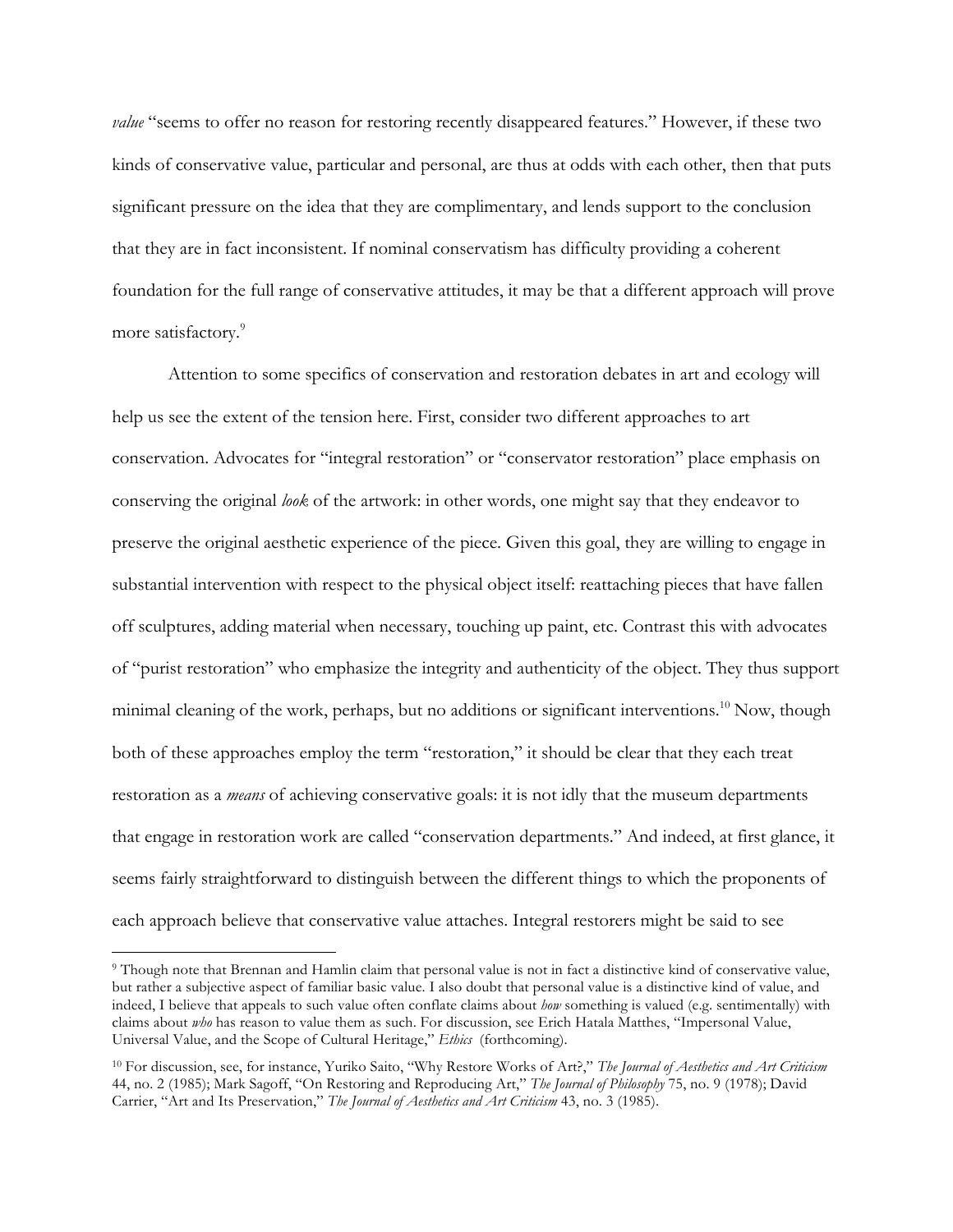aesthetic experience as the bearer of conservative value, whereas purist restorers take the physical object to be the bearer of conservative value.

However, this poses a problem if we think that truly conservative value must promote the status quo, and thus must be a value that currently exits. For, of course, the aesthetic experience that the artwork provided in its original state no longer exists now that the work has deteriorated. It is precisely this lost value that the integral restorer aims to recapture. But, are we to assume that integral restoration is inherently less conservative than purist restoration (indeed, not really conservative at all!) simply because the value that grounds the otherwise conservative disposition of its advocates is not currently in existence? After all, integral restoration seems to bear many other markers of the conservative disposition. Its advocates do not support simply *replacing* the artwork with something that might provide an experience *as of* the original: rather, they conceive of the original artwork as being inextricably involved in the experience of it, and it this that they aim to preserve.<sup>11</sup> Art conservation seems paradigmatic of Cohen's claim that conservatism is an "expensive taste." Thus nominal conservatism, or at least that version of it predicated on the promotion of the status quo, does not seem able to make sense of integral restoration as an instance of the conservative disposition, despite the fact that we otherwise have good reason to treat it as one.

This points to another weakness in Cohen's approach that is representative, I believe, of nominal conservatism. Cohen is at such pains to distinguish particular value from basic value, that he claims "I do not celebrate, in the first instance, our *experience* of the valuable things, but, instead, the valuable things themselves."12 But what reason is there to think that experiences cannot be valuable things that admit of the particular value/basic value distinction, valued for what they are and not merely for the amount of value that resides in them? Is there really any kind of thing that is

 <sup>11</sup> Cf. Robert Hopkins, "Aesthetics, Experience, and Discrimination," *The Journal of Aesthetics and Art Criticism* 63, no. 2 (2005).

<sup>12</sup> Cohen, "Rescuing Conservatism."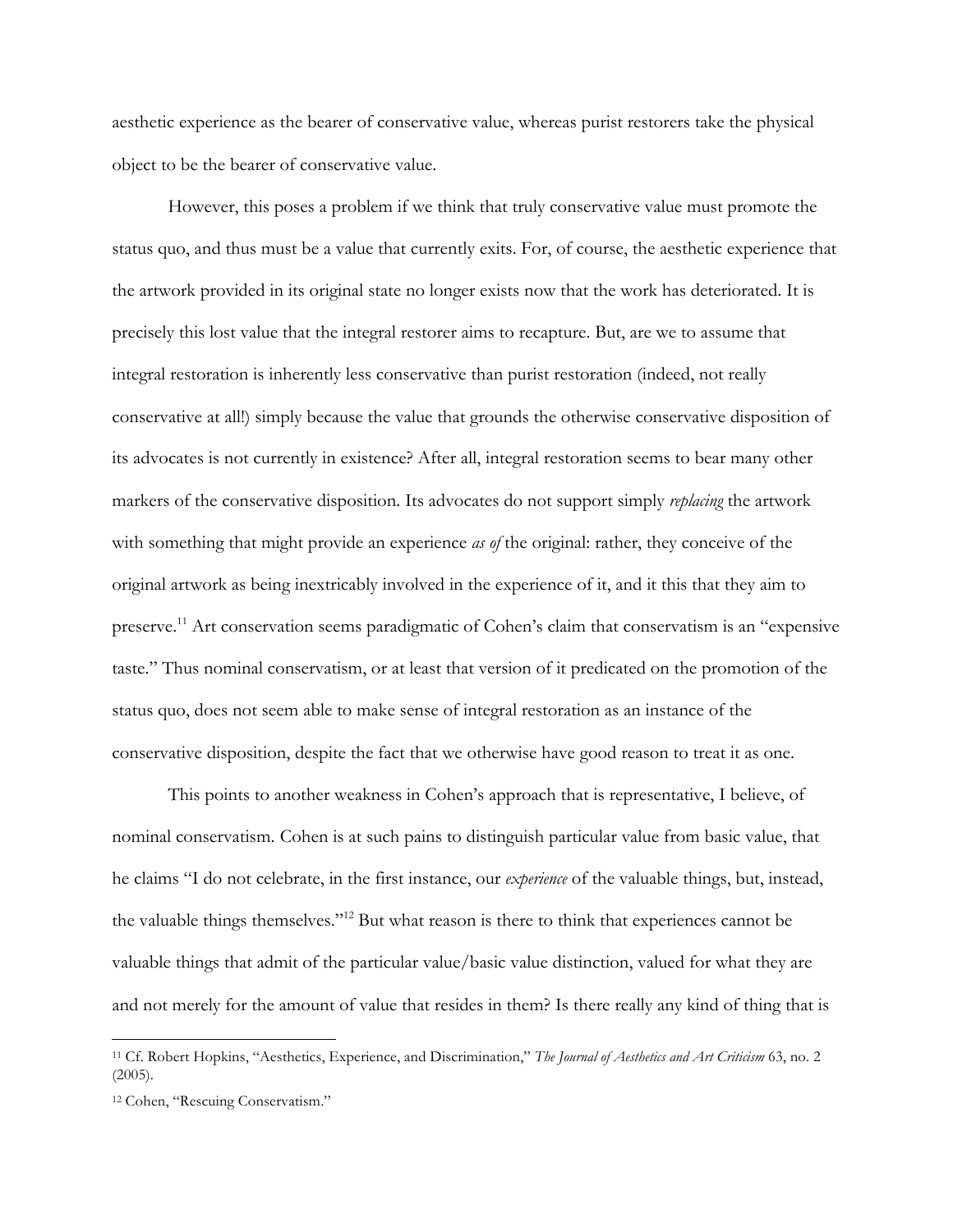inherently precluded from having particular value? If one assumes that particular value is only possible or of practical importance for things that currently exist, one is apt to favor the kinds of things that Cohen does in his examples: objects and institutions. However, existence is not always so straightforward, and assumptions that favor the aforementioned kinds of things, whose existence is most securely discernible, make one's theory prone to metaphysical error. For instance, one may be liable to confuse the artwork with the object, when the two may not be identical.<sup>13</sup> As Sherri Irvin puts it in discussing the effects of restoration that is insensitive to an artist's sanction: "poor restoration of a painting might jeopardize our access to the artwork by obscuring the features the artist sanctioned for it through his or her acts of painting. Poor restoration changes the object, but it does not change the artwork, which is the proper target of interpretation."<sup>14</sup> Once the object is changed, it may be natural to think that the artwork no longer exists, but perhaps this is too quick. Perhaps restoration of the object, as Irvin puts it, merely facilitates access to the artwork, itself the bearer of particular value.

This further draws attention to the relationship between existence and the status quo. Let's say that we can acknowledge the possibility that the artwork, and not the physical object, might be the bearer of conservative value. The current physical state of the object interferes with access to the particular artwork. Is not the current physical state of the object part of the status quo? If the object is in quite bad shape, unearthing the artwork might involve considerable change to the physical object. Yet again, we must ask, is this not among the paradigmatic instance of a conservative disposition: going greater lengths and expending considerable resources in order to save a particular valuable thing? If so, conservatives need not be wedded to the status quo, at least to the extent that it is cashed out in terms of the currently existing state of affairs. A proponent of the status quo

 <sup>13</sup> For discussion, see Richard Wollheim, *Art and Its Objects*, Second ed. (Cambridge: Cambridge University Press, 1980). <sup>14</sup> Sherri Irvin, "The Artist's Sanction in Contemporary Art," *The Journal of Aesthetics and Art Criticism* 63, no. 4 (2005): 319.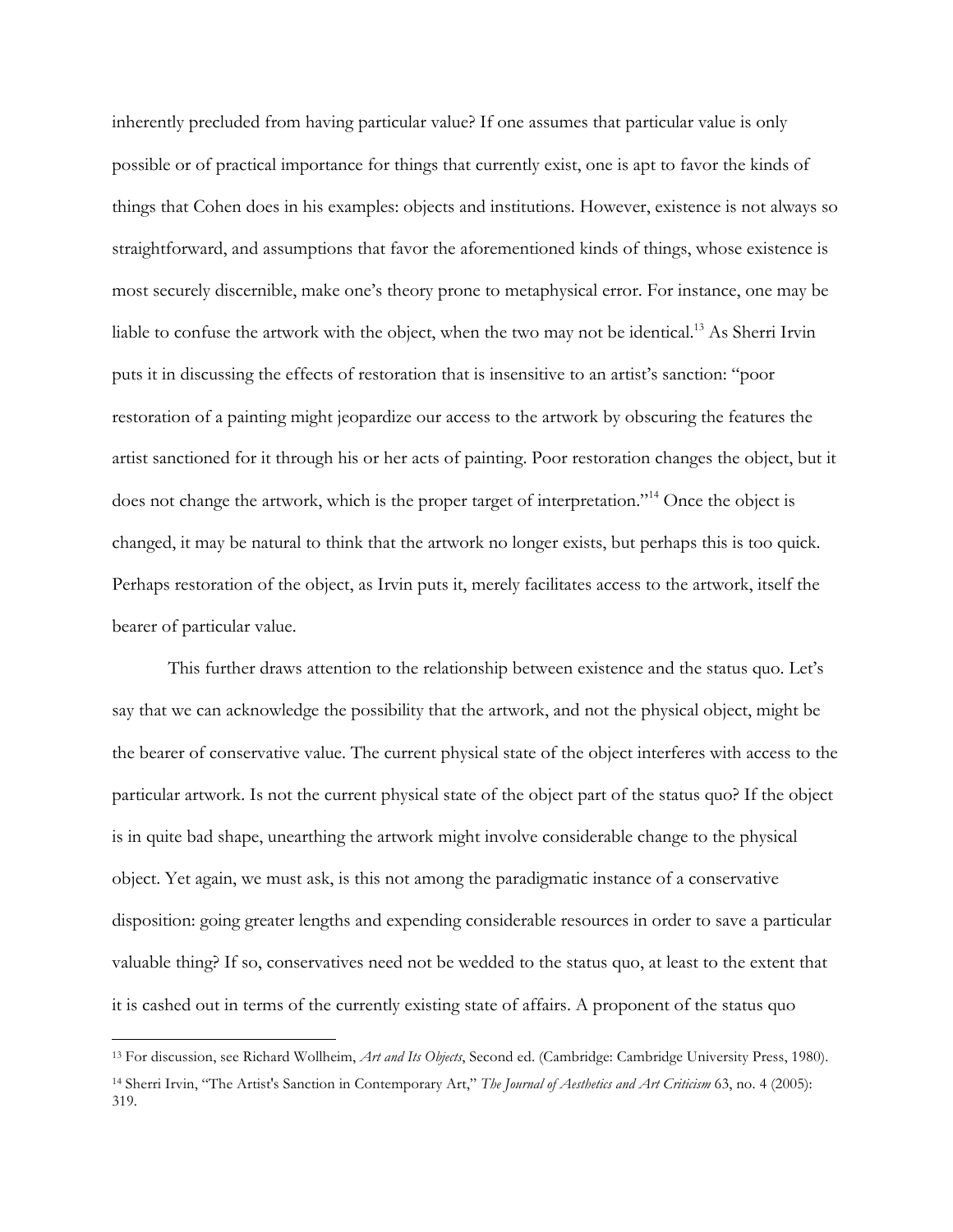might claim that the status quo is constituted by the *value* that currently exists, as opposed to the current state of affairs construed as the present physical state of the world. However, it is not clear that this move will offer assistance, since the currently deteriorated object that impedes access to the original artwork could itself be valuable as well. But, for the reasons surveyed above, it seems inapt to claim that restoration efforts do not exemplify the conservative disposition simply because they are not aimed at protecting the value that is part of the status quo. Surely, there is an important discussion to be had about whether, for instance, the color of certain paintings ought to be restored to their original look, which may conflict with contemporary taste and expectations regarding that particular artwork (as in the restoration of the ceiling of the Sistine Chapel); however, it seems unduly restrictive, and indeed inaccurate, to claim that the restoration effort should not be characterized as a conservative one.

It's easy to see why a conservative would favor things like physical objects that enjoy a robust existence. They're easier to hang onto. But by favoring existence uncritically we risk errors with serious consequences. For instance, Cohen is so concerned with the idea that particular value attaches exclusively to existing things that he writes the following:

Someone might protest: if [something] has value independently of its contribution to our experience, doesn't it follow that it would be good to preserve a work of art even if it were no longer to be perceived, and even in a perceiverless world? And aren't those consequences absurd? In order to address that pair of questions, let us distinguish between the case of a world of blind people and the case of a world of no people, or other relevant perceivers. In the first case I think the blind people could value the fact that their world contained such beauty, even though no one could appreciate it. So it might indeed follow from my position that it is good that unperceived aesthetic value exists. But I do not find that embarrassing. And if it also follows from my position that something could have aesthetic value even in a wholly perceiverless and conceiverless world, then some will no doubt want to get off the bus there, but I would ride on even then.<sup>15</sup>

 <sup>15</sup> Cohen, "Rescuing Conservatism," 19-20.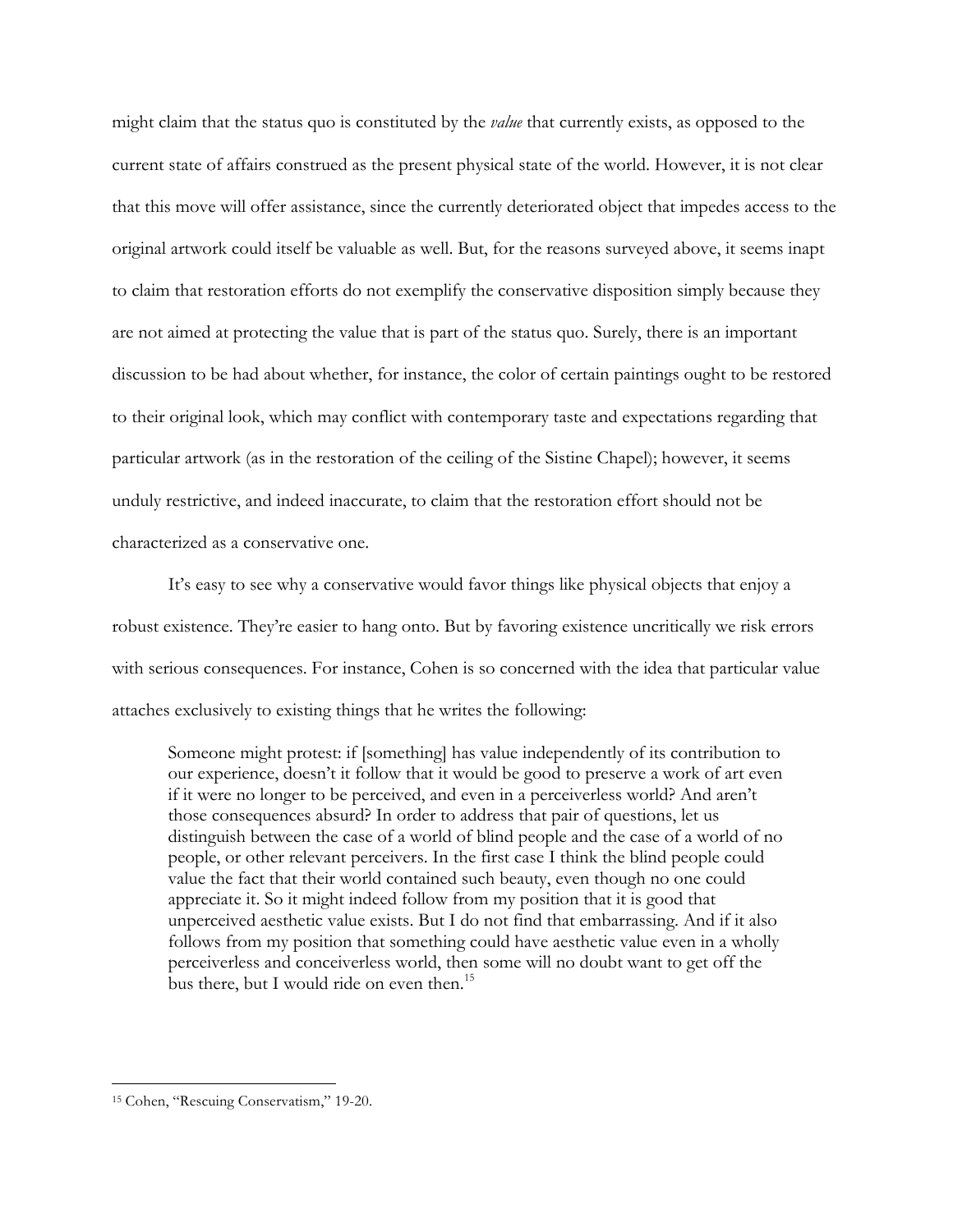It's all well and good if Cohen wants to retain the idea that artworks in a world devoid of sentient life are still valuable in some meaningful way. But should we maintain that it is essential to the conservative disposition? Might it not be possible to say with Thomas Nagel: "The problem is to account for external values in a way which avoids the implausible consequences that they retain their practical importance even if no one will ever be able to respond to them. (So that if all sentient life is destroyed, it will still be a good thing if the Frick Collection survives)."<sup>16</sup> I submit that an apt characterization of the conservative disposition should make room for the many that have conservative attitudes without entailing that they must ride Cohen's bus. If that's the direction that the existence requirement pushes us in, then we should wonder whether it offers the best explanation of the general conservative disposition after all.

#### *2.2. Bearers of Conservative Value and the Status Quo in Ecological Restoration*

I have focused so far on the matter of existence and its relation to the status quo. But the problem for nominal conservatism is in fact deeper. In the cases considered so far, there was always plausibly a *thing* in question (whether an object, an institution, or otherwise) that might be the bearer of conservative value, whether it could charitably be described as existing or being part of the status quo or not. However, in some paradigmatic conservation debates, it is difficult to say that there is any particular thing that is the focus of the disposition at all. This can be seen if we turn our attention to debates about conservation in ecology.

The idea of conservation instantly conjures images of the environmental movement. But though I imagine we all make such associations, what exactly is it that environmentalists are trying to conserve? Nature seems like a good candidate, as does wilderness, as suggested by organization names such as The Nature Conservancy and the World Wildlife Fund for Nature. However, it turns

 <sup>16</sup> Thomas Nagel, *The View from Nowhere* (USA: Oxford University Press, 1986), 153.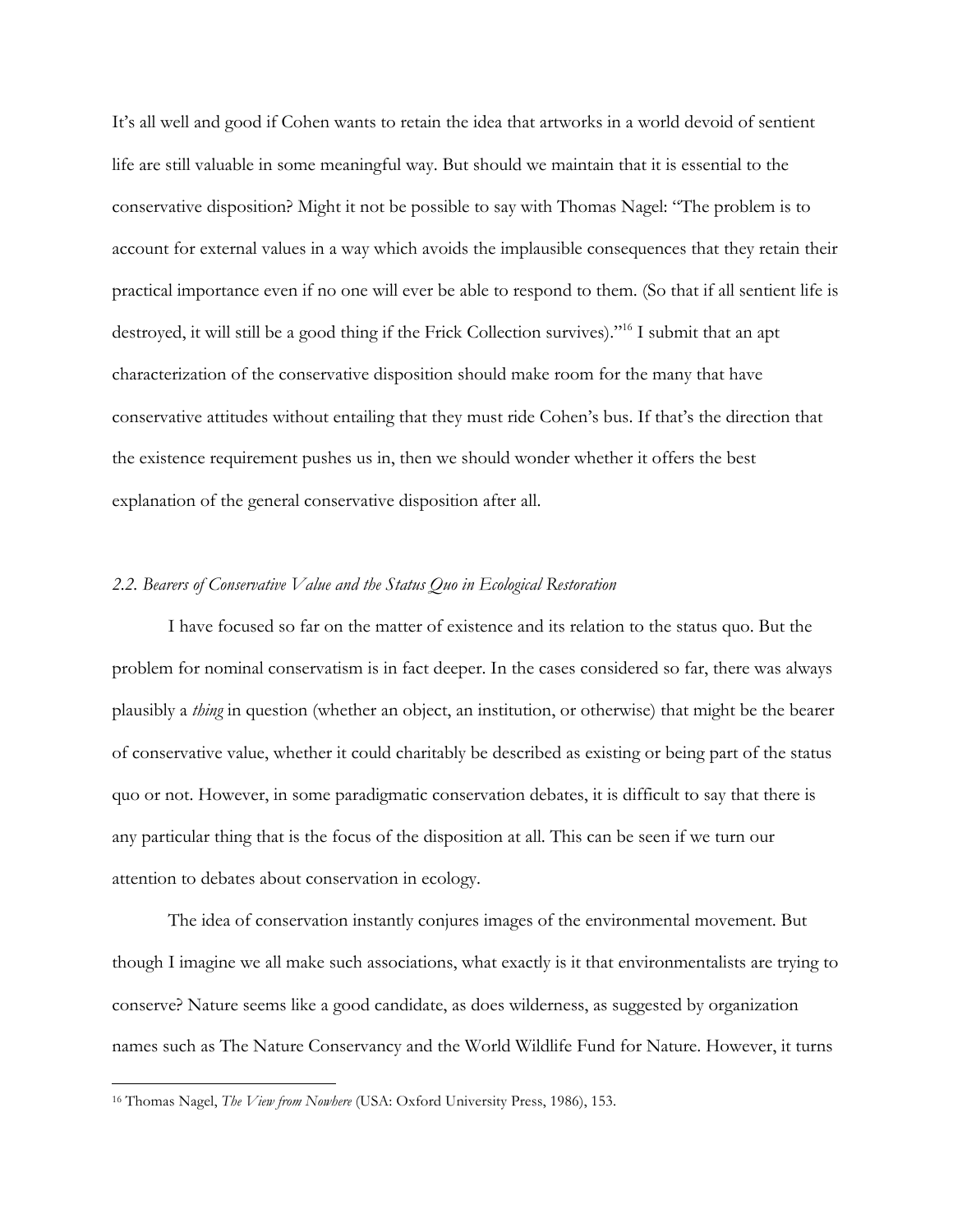out that "nature loves to hide" in ways that even Heraclitus may not have imagined: identifying "nature" is a tricky task, and we may be hard-pressed to say precisely what "wilderness" is. As I will explain, recent debates about the target of ecological conservation efforts suggest the implausibility of identifying some thing that could be the bearer of conservative value and thus ground the conservative disposition in environmental contexts. Insofar as the nominal conservative approach lays claim to explaining the conservative disposition in such cases, this poses a problem.

Let's start with a construal of ecological conservation that is friendly to the idea of the status quo. As Elliot Sober describes it: "The problem for environmentalism stems from the idea that species and ecosystems ought to be preserved for reasons additional to their known value as resources for human use…It is the search for a rationale for this feeling that constitutes the main conceptual problem for environmentalism."17 This should sound very familiar: it mirrors the task of explaining the conservative disposition in general by positing a special value that goes beyond the basic value of certain things. Interestingly, what makes this task a *problem* for environmentalism according to Sober and others are precisely the difficulties that attend providing an explanation of the conservative disposition via a nominal approach. It turns out that it's quite difficult to explain environmental conservatism as a response to the value of some particular thing. For one, the objects of environmental conservatism are often "wholes" such as species or ecosystems. But the idea of a "species" is itself arguably an arbitrary way of carving up historical lineages.<sup>18</sup> If we have reason to doubt the viability of the species concept, then we must consequently doubt the idea that attributing a special value to species will provide a firm ground for a conservative disposition: there wouldn't be a robust thing to which conservative value might attach, but rather, just an arbitrary concept.

 <sup>17</sup> Elliott Sober, "Philosophical Problems for Environmentalism," in *The Preservation of Species*, ed. Bryan Norton (Princeton: Princeton University Press, 1986), 227.

<sup>18</sup> B. D. Mishler, "Species Are Not Uniquely Real Biological Entities," in *Contemporary Debates in Philosophy of Biology*, ed. F. Ayala and R. Arp (Wiley-Blackwell, 2010).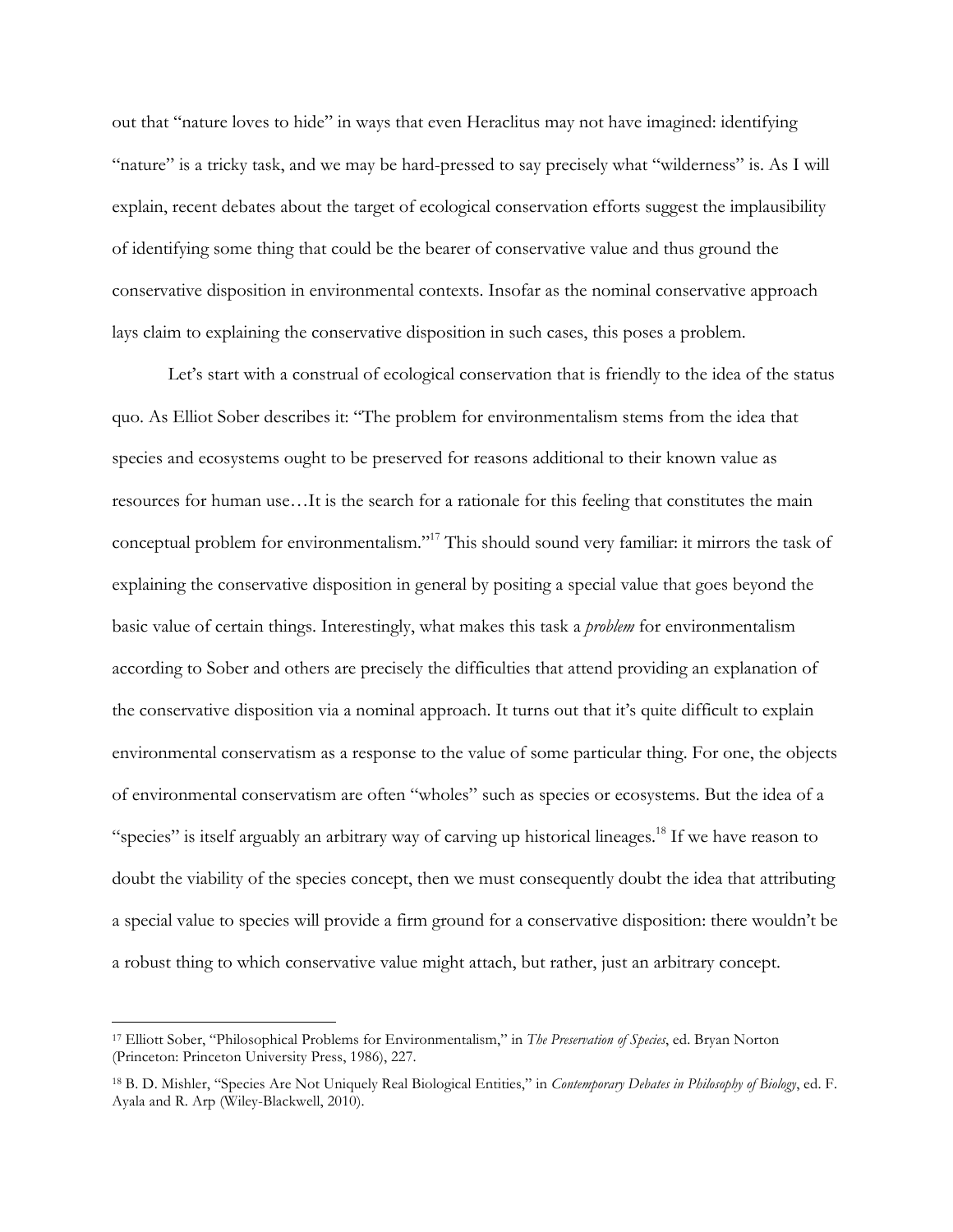Moreover, even if we assume that the species concept can be vindicated, the idea that species are valuable might itself put pressure on the relationship between species conservation and conservation of the status quo. As Janna Thompson puts it: "Their [environmental ethicists] ideas about what we should value and why—that, for example, we should value the creatures and systems that now happen to exist—depend on a covert reference to the human point of view, to our interests and concerns."19 Her worry is not with taking an anthropocentric view *per se*, but, rather, with the arbitrariness of the evaluative assumptions that might generate a fixation on the species that currently exist: if it turns out that we can cogently identify a special value borne by species and ecosystems, why focus on the ones that exist now?

It might be said that this anthropocentric reference point that focuses our attention on the value of existing species and ecosystems is precisely what the conservative disposition *is,* and we're currently involved in the task of explaining that disposition, not justifying it. This is clear in Brennan and Hamlin's analysis of nominal conservatism in terms of "state-relative" value, in which an evaluative comparison is assessed relative to the status quo. On this picture, we might consistently claim that  $V(A) \le V(B)$  (i.e. the set of species in existence at time B is more valuable than that in existence at time A), and that  $V|_A(A) > V|_A(B)$  (i.e. the set of species in existence at time A is more valuable than that in existence at time B, relative to A, which is the status quo).<sup>20</sup> Brennan and Hamlin note that "valuing state A from a recognition that state A is indeed the status quo typically reveals additional value overlooked by the state-neutral valuation of A." This is an intriguing proposal, but it demands that we ask: precisely what value is revealed?

Consider a comparison with a similar problem in the literature on love. Do we love people just in virtue of the properties that they instantiate, such as humor, intelligence, beauty, kindness,

 <sup>19</sup> Janna Thompson, "A Refutation of Environmental Ethics," *Environmental Ethics*: 158.

<sup>20</sup> Brennan and Hamlin, "Conservative Value, Draft," 17.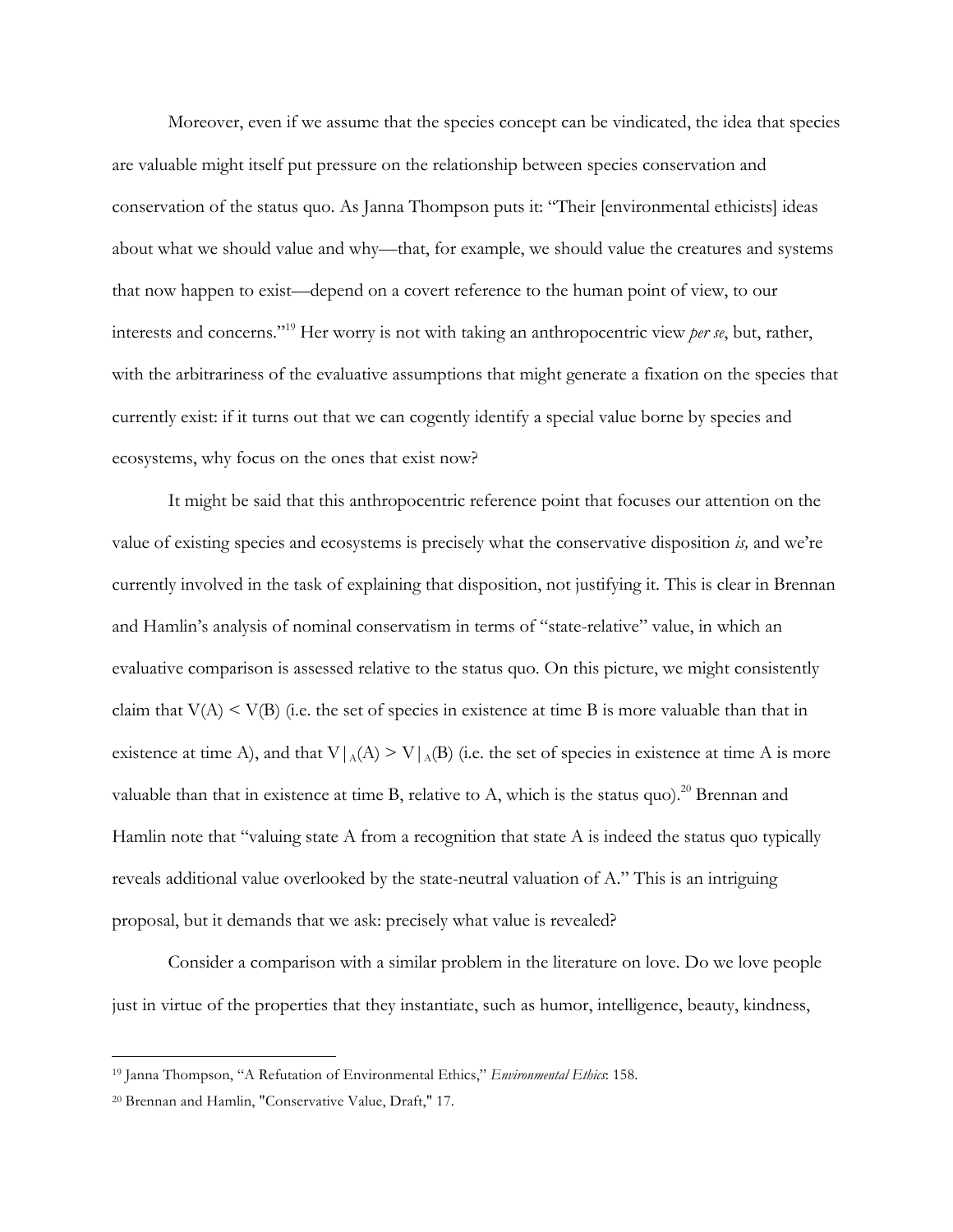etc.? If so, why wouldn't we be happy to "trade up" for a beloved who better instantiates whatever properties we find loveable? In other words, why do we seem to have a conservative disposition about love? As many have noted, and I have discussed elsewhere, it doesn't seem sufficient to just point out that one loves *this* particular person, as it's not clear why bare identity claims would call for any particular normative response.<sup>21</sup> However, it does seem plausible that taking up a particular state-relative perspective may indeed reveal some additional value. In taking up such a perspective, it may be revealed that there is value in the *relationship* in which you stand to your current beloved that is not captured in a state-neutral evaluation. Thus, at the risk of providing an antiseptic and overrationalized description of a complicated phenomenon, we might see why a state-neutral assessment of potential beloveds may make sense in the absence of a current beloved, whereas it would obscure an essential value if one has a current beloved, which calls for a state-relative assessment.

However, what are revealed in the state-relative assessment (i.e. the value of the relationship in which you stand to your current beloved and the history that constitutes it) are features that are also predicated on an *agent-relative* perspective. It's not clear why, from an agent-neutral perspective, state-relative evaluation should reveal any special values, as it's not clear why agent-neutral assessment, in contrast with agent-relative assessment, need be indexed to any particular time.

Thus, we are now in a position to see the full force of Thompson's critique. State-relative assessment also implicates agent-relative assessment, which in the broad environmental context takes the form of *anthropocentric* assessment. Provided it makes sense to engage in a nonanthropocentric assessment of what might be good for the flourishing of life on the planet, for instance, there doesn't seem to be reason to think that a state-relative assessment will reveal any new values, as there's no clear reason why a non-anthropocentric assessment will be concerned with any

 <sup>21</sup> Niko Kolodny, "Love as Valuing a Relationship," *Philosophical Review* 112, no. 2 (2003): 142; Erich Hatala Matthes, "History, Value, and Irreplaceability," *Ethics* 124, no. 1 (2013): 46.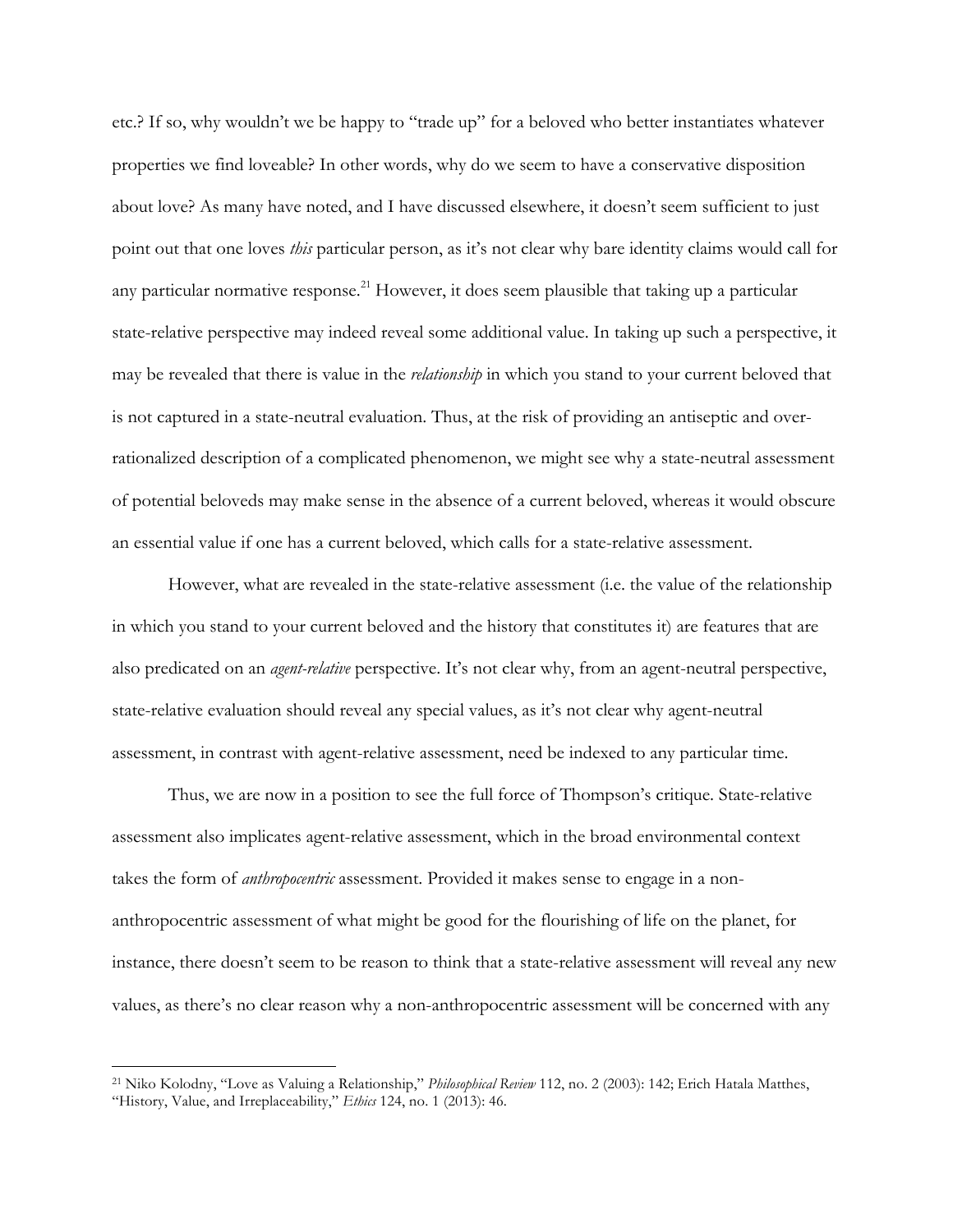kind of temporal indexing at all. *And yet*, debates about whether environmental conservation must take up an anthropocentric perspective are raging on I write this.<sup>22</sup> It does not appear that environmental conservationists who take a non-anthropocentric perspective will see any values revealed in a state-relative assessment, and thus such an approach is unlikely to explain what accounts for their conservative disposition, one that is not hitched to the status quo.

This points to the further problem that, as in art conservation, environmental conservation is often pursued via restoration efforts. As Lee, et. al. recently put it: "Approached technically, ecological restoration appears to require that the environment be returned as near as possible to its original, untrammeled state. The common ecological view on restoration reflects this quite explicitly, defining restoration as 'strictly speaking…an attempt to return a system to some historic state."23 So, already, we see a conflict reemerge between the ostensible bearer of conservative value and the status quo. However, on top of this problem, there is a further issue that is not present in the case of art restoration. Putting aside difficulties that emerge in the restoration of antiquities, in art restoration, we typically do not confront conceptual problems in identifying the original state of the artwork: it's the state it was in when the artist produced and presented it for appreciation. But what is nature's original state? The problem of establishing a non-arbitrary historical benchmark for setting ecological restoration goals is known as *the baseline problem*. 24

The baseline problem has seemed to many to be intractable. Popular historical benchmarks, such as particular human migration dates or the industrial revolution, risk ruling out by fiat species and ecosystems that have coevolved with human communities, and which otherwise seem like

 <sup>22</sup> For a recent example, see Daniel F. Doak et al., "What Is the Future of Conservation?," *Cell* (2013).

<sup>23</sup> Alex Lee, Adam Perou Hermans, and Benjamin Hale, "Restoration, Obligation, and the Baseline Problem," *Environmental Ethics* (2014). Embedded quotation from Donald Palmer, Margaret Folk, and Joy Zedler, *Foundations of Restoration Ecology* (London: Island Press, 2007).

<sup>24</sup> For discussion, see Ben Ridder, "An Exploration of the Value of Naturalness and Wild Nature," *Journal of Agricultural and Environmental Ethics* 20 (2007); Lee, Hermans, and Hale, "Restoration, Obligation, and the Baseline Problem."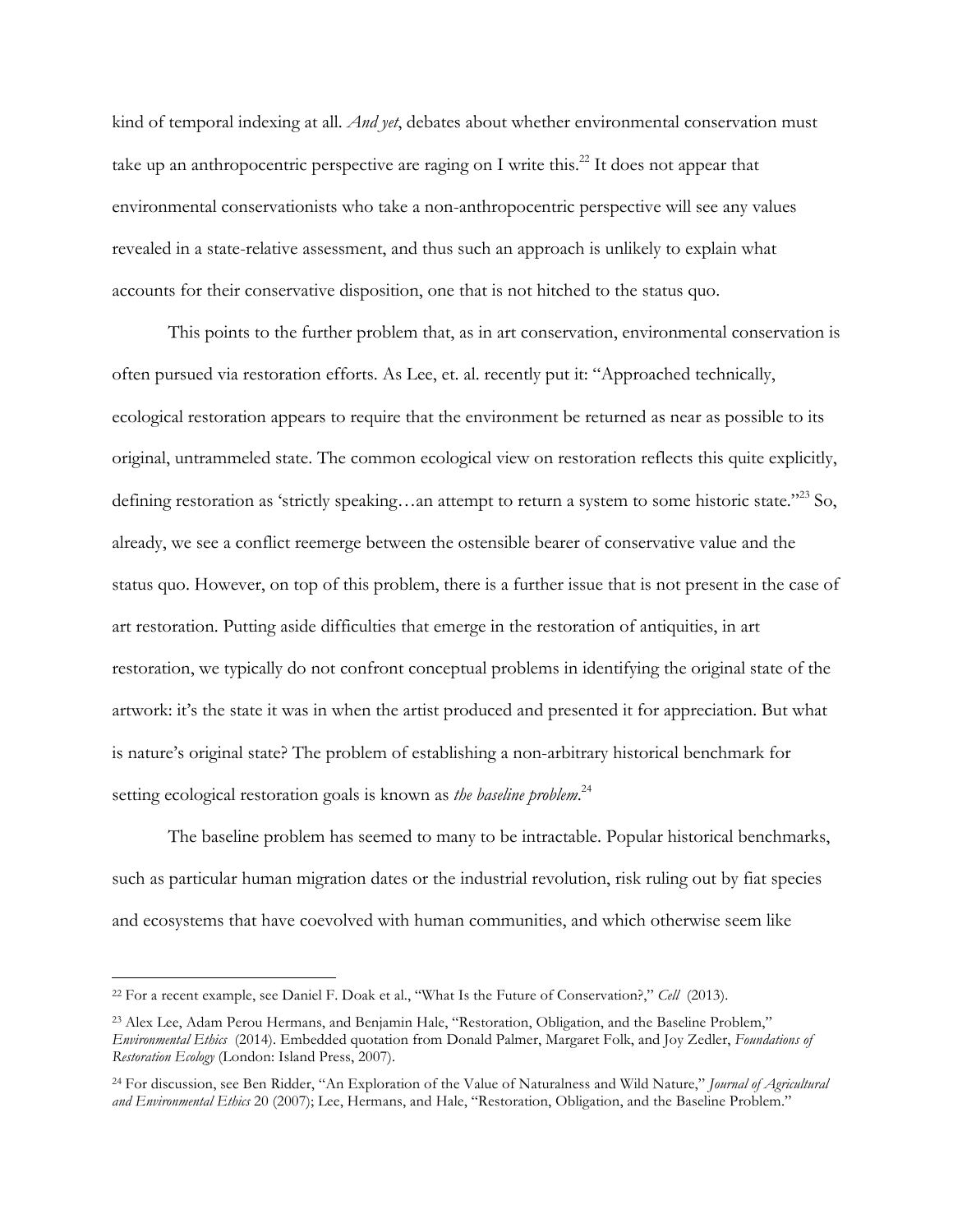plausible candidates for conservation. <sup>25</sup> This problem draws our attention to the fact that *not only* does the status quo seem like an arbitrary bearer of a special conservative value, but *any* temporally indexed state of the world runs up against the problem of arbitrariness. Thus, even if we were to grant that the a nominal conservative disposition should not attach special value to the status quo, it does not seem as if there is any alternative state to which such an account may plausibly attach conservative value. In response to the baseline problem, a number of environmental ethicists have proposed recasting our thinking about environmental conservation in a manner that is not predicated on ascribing value to any particular state of the world. In the next section, I will consider how a similar approach to the conservative disposition in general might offer an alternative to nominal conservatism, and thus avoid the problems for it that I have presented so far.

Before moving on, however, I should note the following: One might object that the problems I have raised so far do not put pressure on nominal conservatism because I have misconceived the project. I have taken too broad an understanding of the conservative disposition, and if we narrow our understanding of the *explanandum*, we will see that it must be essentially tied to the status quo, as some of the philosophers discussed have suggested.<sup>26</sup> Thus, there is no risk in ruling out the cases of the conservative disposition that I have claimed cannot be accounted for by nominal conservatism. If cases of restoration in art and ecology are not concerned with maintenance of the status quo, then they are simply not instances of the conservative disposition.

I have tried to motivate the idea that these cases should be core to a general understanding of the conservative disposition. I would also appeal to the many quotes from philosophers with which I opened this paper: although all express a conservative disposition with respect to *value,* none

 <sup>25</sup> Note that ecosystems that are isolated from human activity sometimes have lesser biodiversity than human managed equivalents. See Thomas Heyd, "Nature, Culture, and Natural Heritage: Toward a Culture of Nature," *Environmental Ethics* 27 (2005).

<sup>26</sup> Brennan and Hamlin are explicit about the narrow focus of their investigation into the conservative disposition in Geoffrey Brennan and Alan Hamlin, "Analytic Conservatism," *British Journal of Political Science* 34, no. 4 (2004).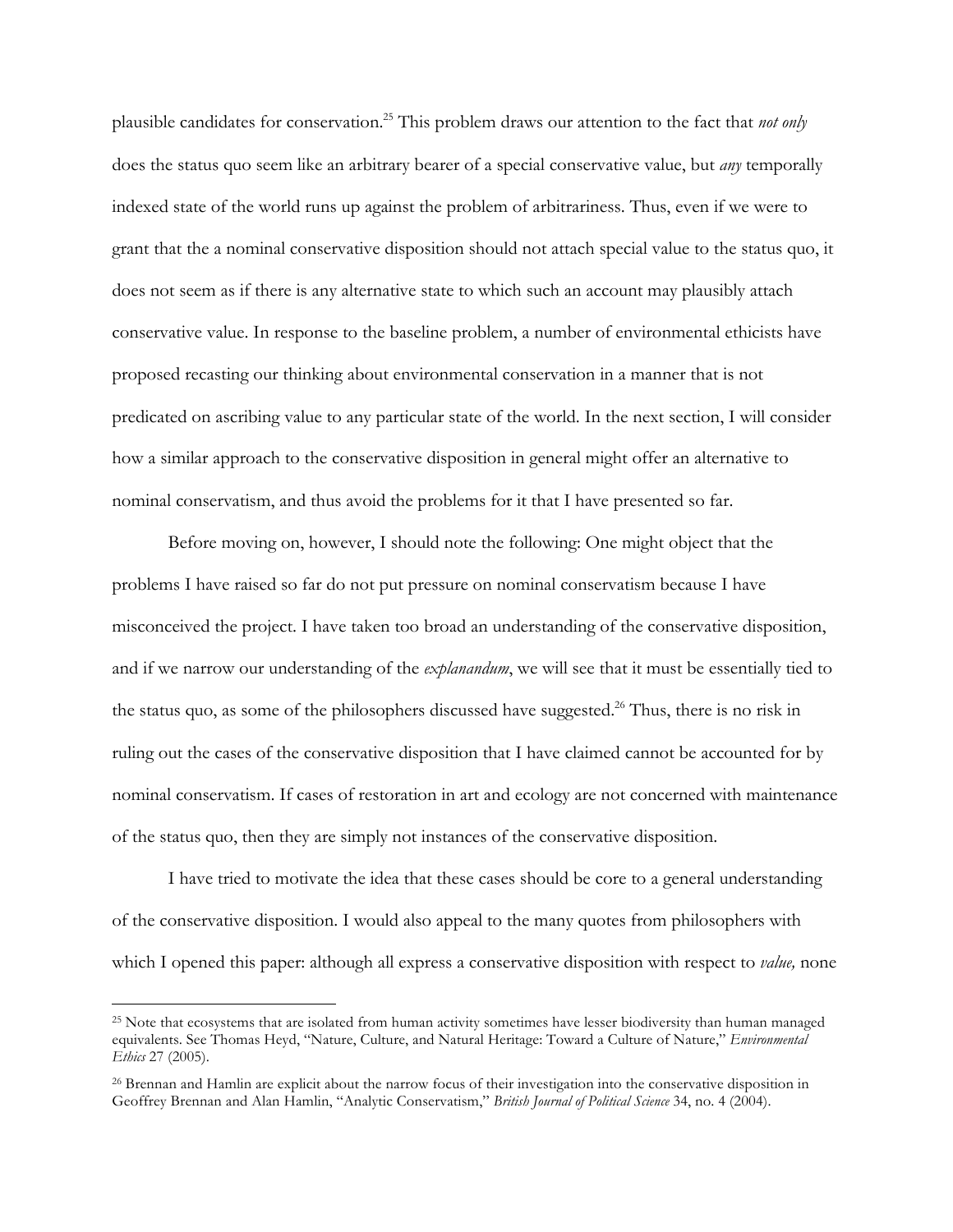make explicit reference to the status quo as an essential element of the conservative disposition. To these points I would add the following, more theoretical defense. Part of the problem with characterizing the conservative disposition too narrowly, even when that task is only descriptive, is that descriptions of basic attitudes and dispositions often end up playing a foundational role in normative arguments. So, for instance, pain is descriptively characterized as bad based on the phenomenology of pain experiences, and we quickly move from that description to the normative claims that pain is bad *full stop*, that anyone has a reason to prevent pain, etc.<sup>27</sup> Or consider that in arguing against the position that metaphysical analysis ought to entail revisions of common practice in the case of personal identity, Mark Johnston appeals to the fundamental nature of patterns of selfreferential concern. He writes:

Much is justified only in terms of such concern. Indeed, in order to get into the frame of mind in which limited self-concern and loyalism need justifying at all, one has to take the view that to justify a concern is to show how having it would make the world go better. But we may as well ask, what justifies the concern that the world go better? Nothing does, or at least nothing else does—the concern that the world go better, like self-referential concern, is a basic pattern of concern.28

Thus, when we turn to thinking about how to *justify* the conservative disposition, or whether one *ought* to adopt a conservative disposition (a task that we have not been concerned with here), the way in which the conservative disposition is described (its characterization as a "basic pattern of concern") will play an influential role in that task. So, although one might push off the objections that I have raised here by claiming that they are not relevant to the conservative disposition construed more narrowly as pattern of concern that is *essentially* focused on maintenance of the status quo, we have reason to worry about the downstream consequences of such a narrow construal if it leaves out the kinds of basic conservative concerns that I have argued are not captured by nominal conservatism. Even though the current task is descriptive, the normative stakes are high,

 <sup>27</sup> For example, see Peter Singer, *Practical Ethics* (Cambridge University Press, 1993); Nagel, *The View from Nowhere*.

<sup>28</sup> Mark Johnston, "Reasons and Reductionism," *Philosophical Review* 101, no. 3 (1992): 599.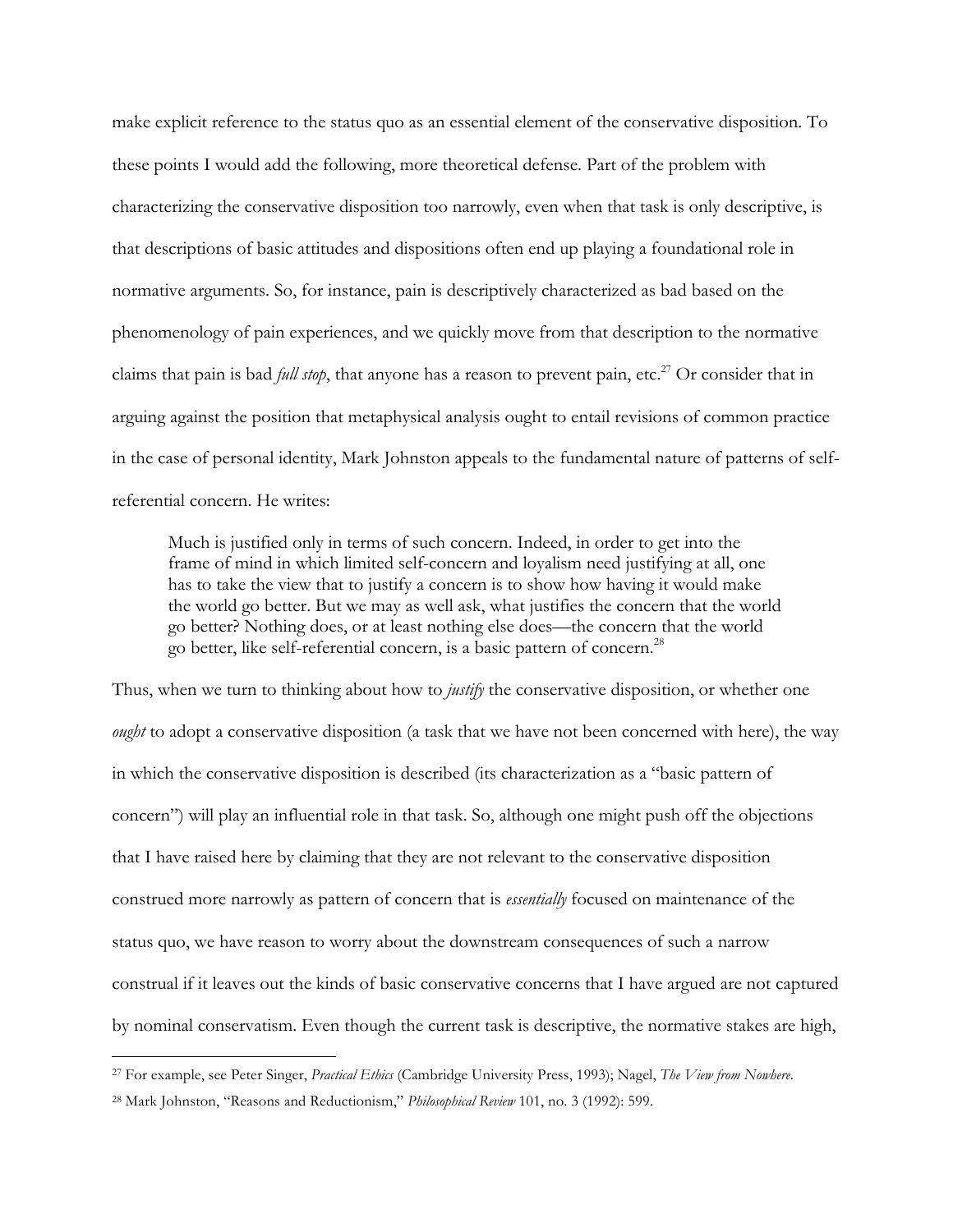and we risk errors with significant practical consequences. For instance, a conservative disposition tied to the status quo may be subject to criticism on the basis of its status quo bias.<sup>29</sup> The alternative explanation of the conservative disposition that I offer below promises to avoid such objections.

#### *3. Adjectival Conservatism Revisited*

Given the problems that I have presented for nominal conservatism, it behooves us to consider an alternative explanation of the conservative disposition. As mentioned above, I will take a cue from some recent philosophical work on ecological restoration that avoids the nominal construal of natural value, which is threatened by the baseline problem, by characterizing the conservative disposition in virtue-theoretical or deontological terms. While I suggest that the particulars of these approaches will not adequately translate to a characterization of the conservative disposition generally, they point the way to an alternative explanation of the conservative disposition in virtue-theoretical terms. This approach is best characterized as what Brennan and Hamlin call "adjectival conservatism," as it offers an explanation of the conservative disposition not in terms of the identification of a special conservative value, but rather, in terms of "the appropriate response to underlying values, whatever they may be."<sup>30</sup>

John Basl has recently argued that a central element of environmental restoration is *restitutive,*  making up for the "moral debt" that we incur by "degrading nature."<sup>31</sup> One requirement of restitutive restoration is that it be *remediative*, aimed at remediating an agent's character to improve their relationship with nature and alter behavioral dispositions that lead to environmental degradation. While approving of the direction taken by Basl and other, Lee, et. al. suggest that "a

 <sup>29</sup> See Nick Bostrom and Toby Ord, "The Reversal Test: Eliminating Status Quo Bias in Applied Ethics," *Ethics* 116, no. 4 (2006).

<sup>30</sup> Brennan and Hamlin, "Conservative Value, Draft," 2.

<sup>31</sup> John Basl, "Restitutive Restoration: New Motivations for Ecological Restoration," *Environmental Ethics* 32 (2010).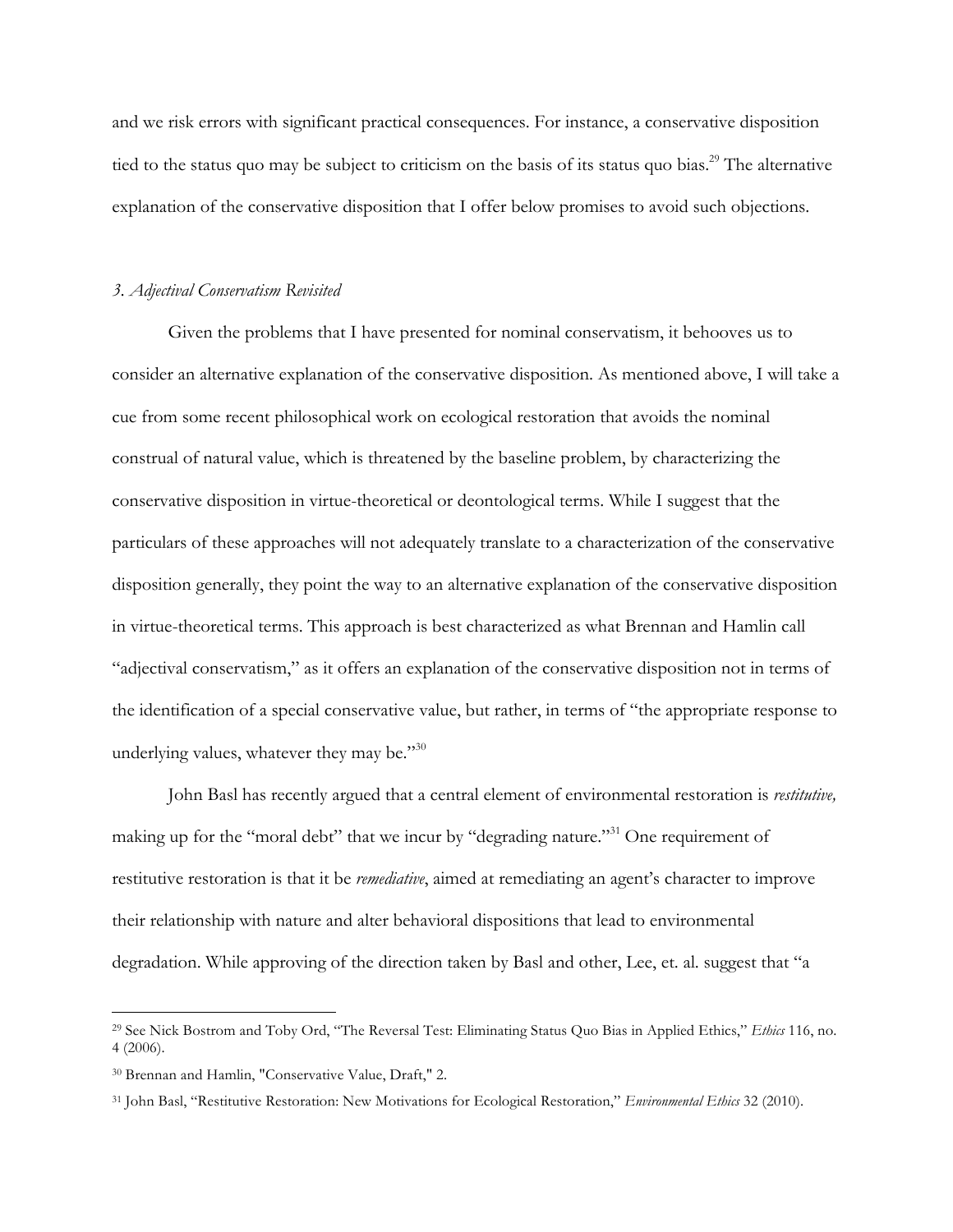comprehensive understanding of restoration includes directly relating our restorative response to our prior wrongdoing," in a way that must be understood in terms of deontological accountability, and so they propose an intersubjective account of obligations to engage in environmental restoration.<sup>32</sup> The details of these proposals need not concern us here: however, they suggest a promising approach to explaining the conservative disposition in a manner that is not tied to the nominal attribution of value to any particular thing.

As noted, the approach to environmental restoration suggested by these philosophers cannot be directly applied to an explanation of the conservative disposition in general. As we can see from the brief description above, these approaches conceive of environmental restoration as essentially aimed at a response to wrongful anthropogenic degradation of nature. While the conservative disposition may well stand against anthropogenic harms or intervention in a range of cases, the disposition is also conservative with respect to losses that do not implicate wrongful human behavior. So, whatever power a deontological or virtue-theoretical approach to explaining the conservative disposition might have, it cannot be cashed out in wholly restitutive or remediative terms.

In what follows, I will sketch an account of a general conservative disposition as a human virtue. This account will, I argue, capture the range of attitudes and behaviors involved in the conservative disposition broadly conceived, while also explaining why the conservative disposition often gives the appearance of being concerned with maintenance of the status quo.

The virtues are classically understood as dispositions to actions and emotional responses, and so there is a certain philosophical naturalness to thinking of the conservative disposition as a virtue.<sup>33</sup> Indeed, we might take a cue from Aristotle and attempt to characterize conservatism as a

 <sup>32</sup> Lee, Hermans, and Hale, "Restoration, Obligation, and the Baseline Problem," 176.

<sup>33</sup> See, for instance, Rosalind Hursthouse, *On Virtue Ethics* (New York: Oxford University Press, 1999).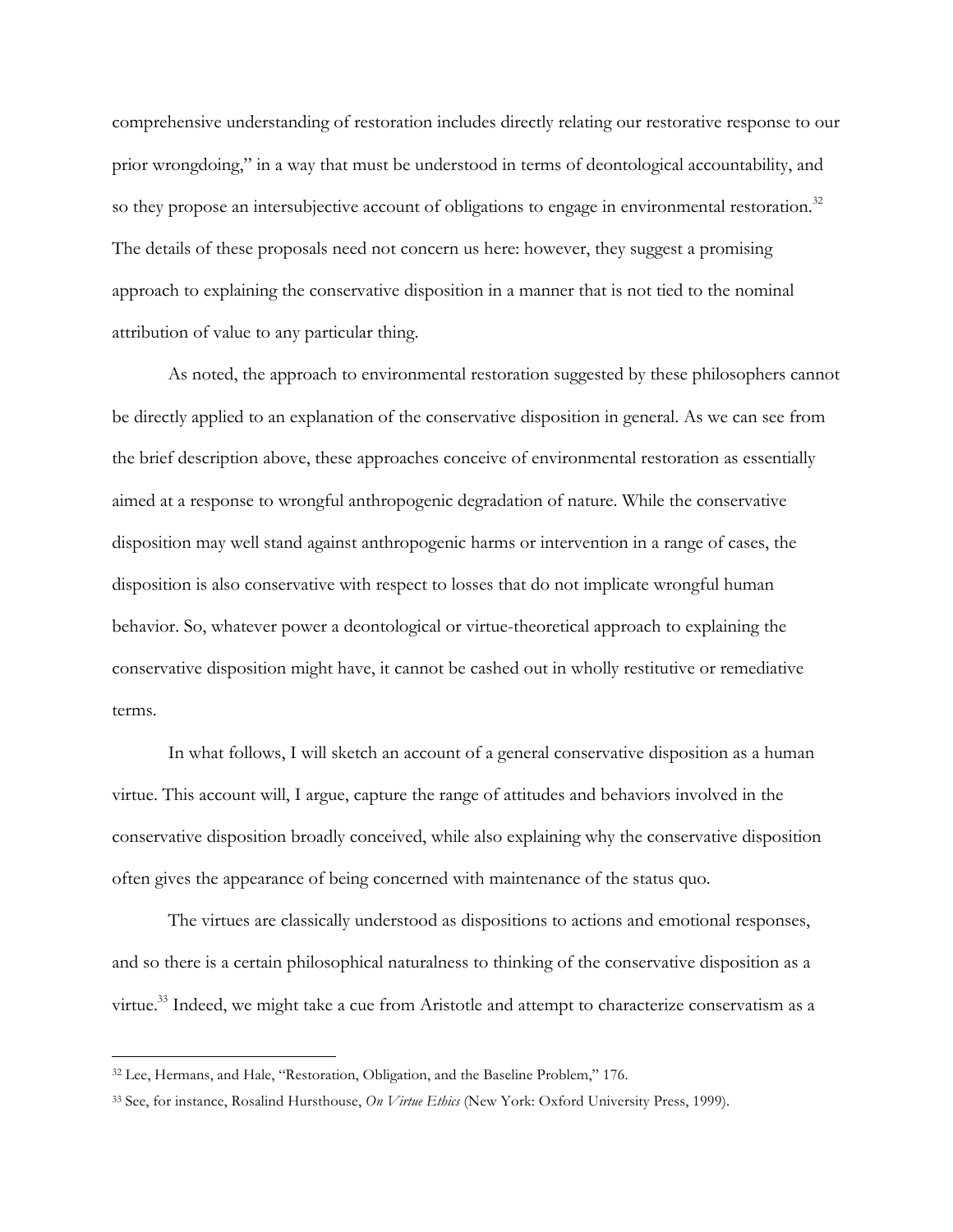virtue in terms of a mean between two extremes.<sup>34</sup> On the one extreme, we might find something like *profligacy*, a reckless consumption of valuable things with no regard for their conservation. On the other extreme, we might find the opposite, what we could call *preservationism*: a concern for the conservation of valuable things that is so robust that it stands opposed to their consumption wherever this should involve their degradation or loss.<sup>35</sup> Profligacy is dangerous because it is wasteful, and involves attitudes that are inconsistent with the intuitive reverence we hold for valuable things. Preservationism is dangerous because it forecloses on our ability to reap many of the benefits that make valuable things meaningful to us in the first place. This point requires some further explanation.

Consider the following distinction: we can preserve valuable things, and we can *engage* with valuable things. Preservation might be thought to belong to the more general category of respect for valuable things—this might include giving a valuable object appropriate psychological acknowledgement, protecting it, and preserving it. Respecting and preserving an object are typically thought to be the required response to the mere *fact* that an object is valuable—even if you yourself don't value something, you ought to respect it and refrain from interfering with it just in virtue of its being valuable.<sup>36</sup> Engagement, on the other hand, accompanies a more intimate relationship with a valuable object that is often characterized as *valuing*: a complex of interests, attitudes, and dispositions of which reasons to engage are part and parcel. How you engage with a valuable thing

<sup>&</sup>lt;sup>34</sup> There are of course problems with the doctrine of the mean as a general account of all virtues, but this does not entail that using the mean as a rubric will not be instructive. Moreover, I would note that the account I offer here is not predicated on the idea that the doctrine of the mean is a necessary feature of virtue-theoretic analysis.

<sup>&</sup>lt;sup>35</sup> This is modeled roughly on an historically common distinction between conservation and preservation in environmentalism, preservation understood in non-anthropocentric terms, conservation understood as maintenance for the use of humans. For discussion and a challenge to this dichotomy, see Bryan G. Norton, "Conservation and Preservation: A Conceptual Rehabilitation," *Environmental Ethics* 8, no. 3 (1986).

<sup>36</sup> Cf. Samuel Scheffler, "Valuing," in *Equality and Tradition* (Oxford University Press, 2010); Raz, *Value, Respect, and Attachment*; R. Jay Wallace, "The Publicity of Reasons," *Philosophical Perspectives* 23 (2009).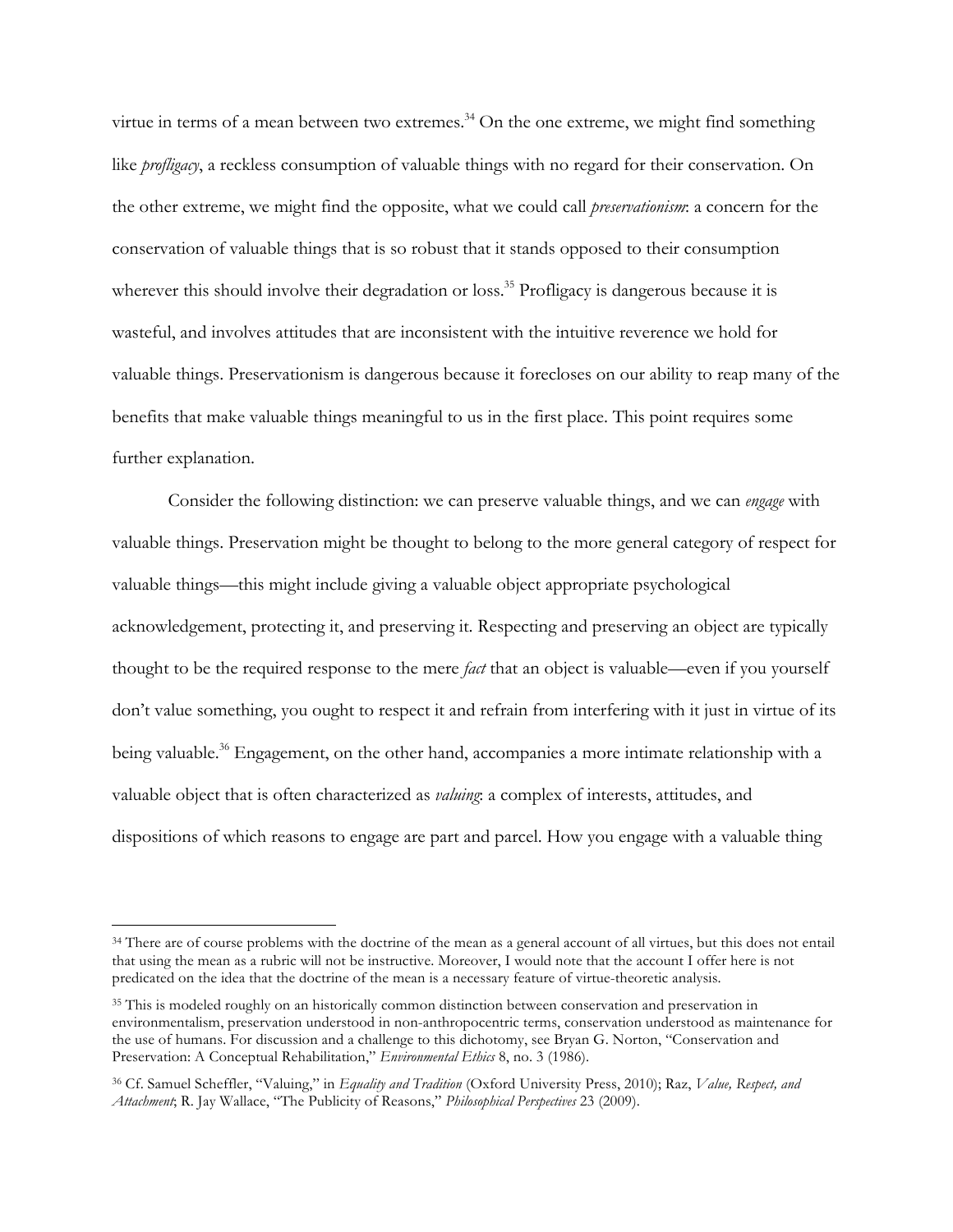will be highly specific to the thing in question, but will include, for instance, studying and viewing painting, spending time with a friend, weeding your garden, etc.<sup>37</sup>

As a consequence of this directed attention and interaction, engagement is the process by which value is appropriated.<sup>38</sup> Ice cream and piano playing, for instance, are good, and engagement is how we make them good *for us*. This is why engagement must be responsive to the specific features in virtue of which something is valuable. In order for ice cream to be good for me in the *way* that ice cream is good, I need to taste it, as opposed to, say, sticking it in my ear. Notice, in contrast, that while respect is a way of acknowledging the *fact* that something is valuable, and hence that it can be good for *someone*, it is not a way of partaking in its value. Even if I hate playing the piano, I can respect the fact that piano playing is good, even though it isn't good *for me*, and indeed, respecting its value does not make it good for me. Granted, piano playing might be good for me, even if I hate it, in the sense that I would benefit from playing nonetheless. But even so, the good of piano playing cannot accrue to me unless I play.39

Engaging with valuable things is an essential aspect of our evaluative lives. As Raz provocatively puts it: "The idea is that the point of values is realized when it is possible to appreciate them, and when it is possible to relate to objects of value in ways appropriate to their value. Absent that possibility, the objects may exist, and they may be of value, but there is not much point to that."40 However, many forms of engagement are inconsistent with the preservation of valuable

 <sup>37</sup> Cf. Raz, *Value, Respect, and Attachment*, 165.

<sup>38</sup> This is similar to, and indebted to, Raz's claims that personal attachments appropriate value: ibid., 19. However, though engagement is constitutive of valuing and personal attachment, engagement can be independent of and precede these more intimate evaluative relations. I can engage with piano playing and appropriate its value before I value it or have a personal attachment to it. Think of a child who slogs through lessons but only comes around to valuing the activity later in life. In this vein, see the following note.

<sup>&</sup>lt;sup>39</sup> It should be noted that respect and engagement do not represent a strict dichotomy. Rather, we can imagine a maximally distant form of respect, a maximally involved form of engagement, and all manner of reasons for respect and engagement in between.

<sup>40</sup> Joseph Raz et al., *The Practice of Value*, The Berkeley Tanner Lectures (Oxford, New York: Clarendon Press, 2005), 27- 28.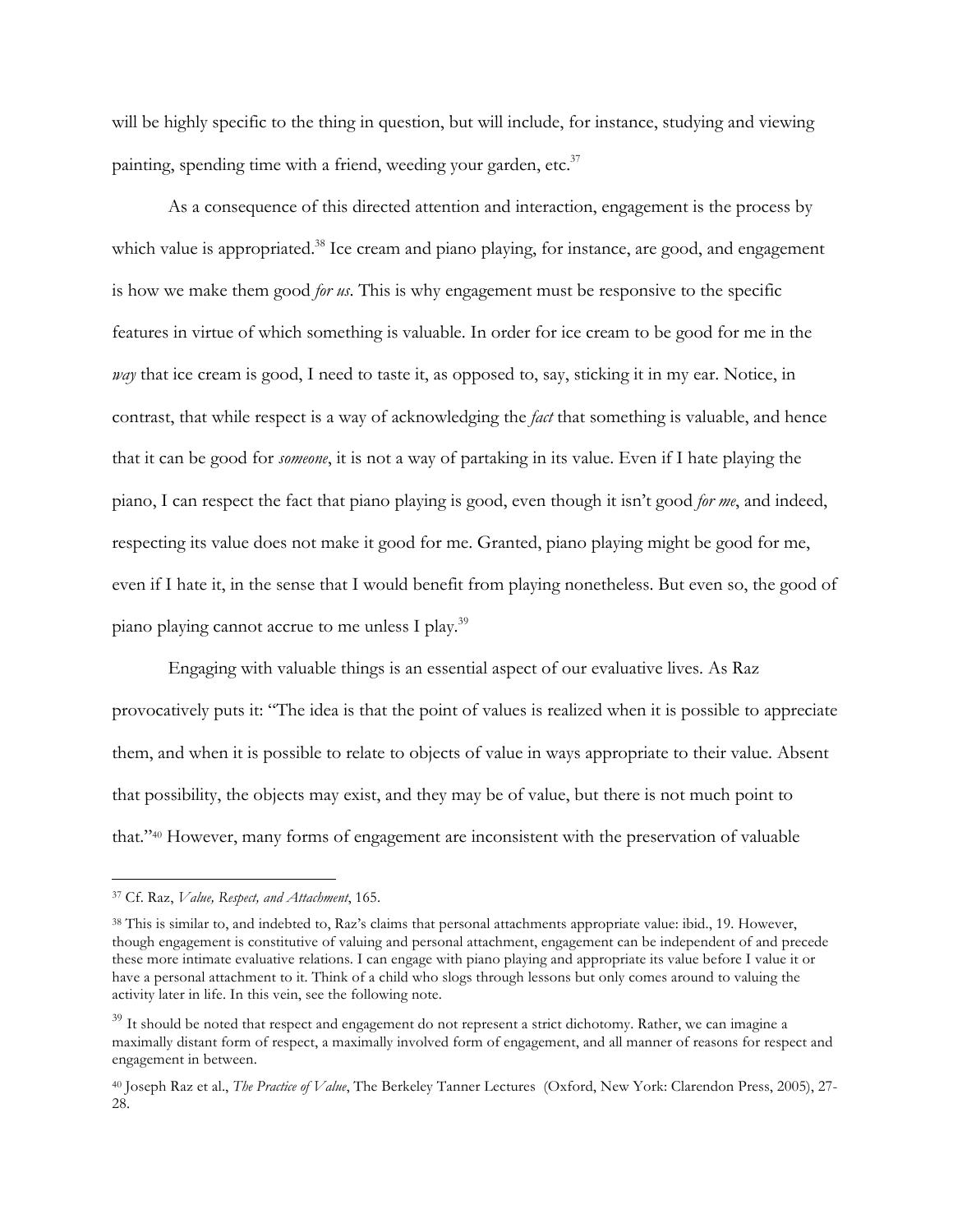things. Touching, tasting, even the light required for viewing, are not consistent with the preservation of artworks, fine foods, natural spaces, etc. In light of this, we can see that the extreme of preservationism will preclude many important dimensions of our relationship with valuable things. Preservationism will forbid engagement where it is inconsistent with the maintenance of the valuable object.

It matters both that we conserve valuable things and that we have opportunities to engage with them. Hence conservatism as a virtue will occupy the space between profligacy and preservationism. It will be a disposition towards conserving valuable things that does not preclude opportunities to engage with them, even when this is ultimately inconsistent with their preservation. Notice that this is not a form of risk-aversion.<sup>41</sup> We can assume that this is a disposition that operates under full knowledge of the relevant facts. After all, the loss of valuable things as a function of engagement with them is not merely a possibility: it is a known quantity.

We are now in a position to see why the conservative disposition, understood as a virtue, will often take the appearance of a status quo bias, even though it is not essentially concerned with preservation of the status quo. Valuable things that do not exist, that are not part of the status quo, cannot typically be engaged with. Thus, insofar as a conservative virtue requires balancing opportunities for engagement with valuable things with the preservation of valuable things, it will typically be focused on those valuable things that currently exist. However, there is nothing about a conservative virtue that is essentially opposed to, for instance, the reclamation of lost value in the quest for balance between engagement and preservation. Indeed, such a task might be seen to serve both ends: restocking the store of valuable things, which expands opportunities for evaluative engagement. This aim will of course be moderated to the extent that it might conflict with the

 <sup>41</sup> Compare the risk-averse construal of adjectival conservatism discussed by Beckstein, "What Does It Take to Be a True Conservative?."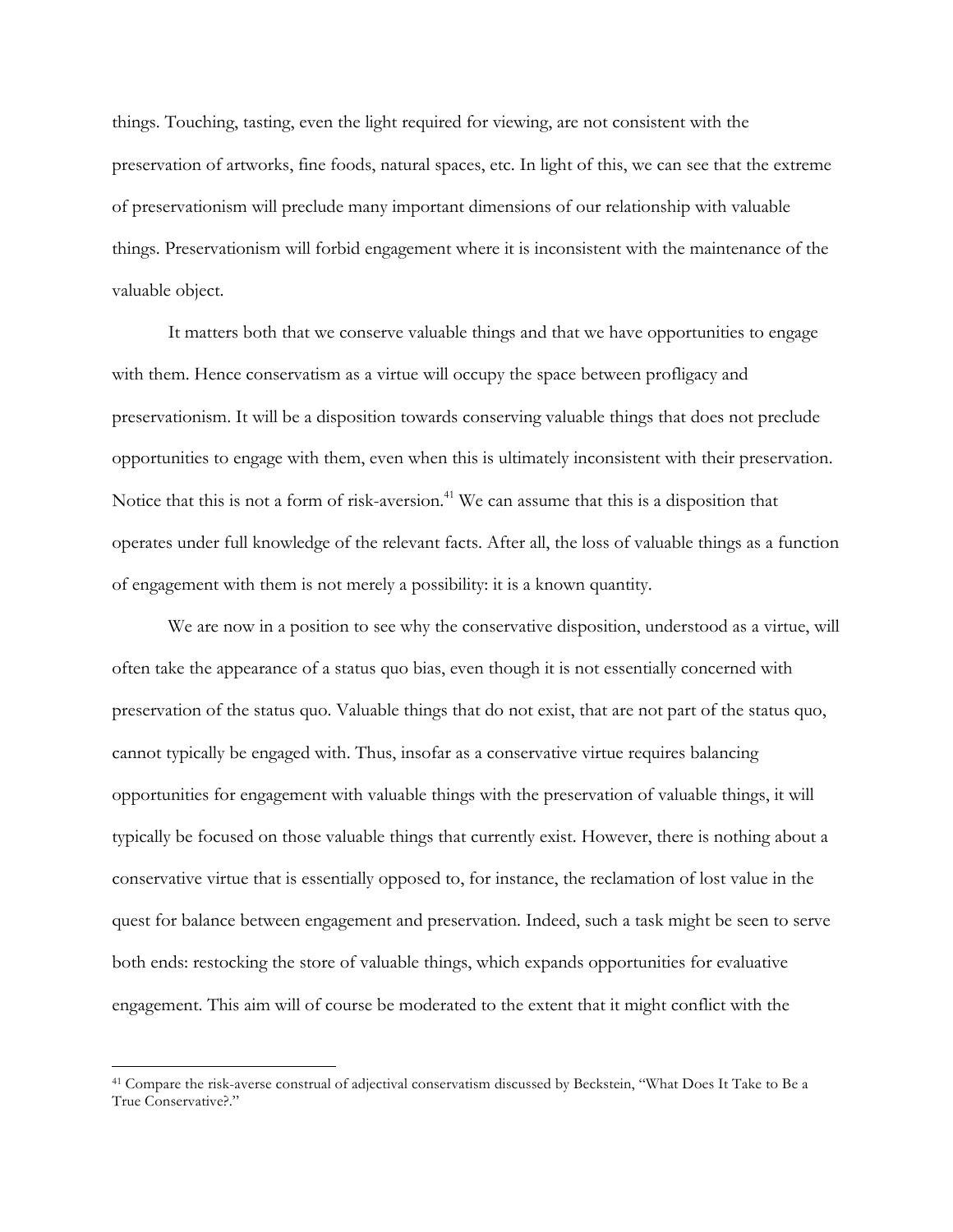preservation of currently existing things, but that's just part and parcel of what the conservative disposition involves on this analysis. Thus this analysis can recapture Cohen's own admission that "some desire to do this [viz. restore lost value] is certainly part of what we should normally consider the conservative attitude."<sup>42</sup>

It is worth nothing that this analysis also makes sense of why the conservative disposition might concern *any* valuable things, as opposed to things that just have intrinsic value. Cohen, as well as other philosophers expressing support for a conservative disposition, have often focused on the idea that it is intrinsically valuable things that we really ought to be conservative about. In light of recent work on intrinsic value, it seems plausible that such a focus is more aptly focused on things that we value *non-instrumentally*, regardless of whether the relevant properties of the object are intrinsic or not, or whether we value it for its own sake or for the sake for something else. $43$ Intuitively, at least, this preoccupation seems to follow from the fact that those things that we value merely as a means seem the most replaceable (we would value whatever gets the job done), and hence perhaps we don't have reason to preserve such things. However, I believe this is too quick: as I have argued elsewhere, the fact that something is replaceable (in the sense that it is valuable in precisely the same way as a candidate substitute) need not imply that it wouldn't be bad for that thing to be destroyed, and thus is consistent with there being reason to preserve it.<sup>44</sup> Indeed, we might think that lacking a disposition to preserve useful tools, merely instrumental though they may be, is objectionably wasteful. It is the profligate extreme, among other things, that a conservative virtue endeavors to moderate against.

 <sup>42</sup> Cohen, "Rescuing Conservatism."

<sup>43</sup> Rae Langton, "Objective and Unconditioned Value," *Philosophical Review* 116, no. 2 (2007).

<sup>44</sup> Matthes, "History, Value, and Irreplaceability."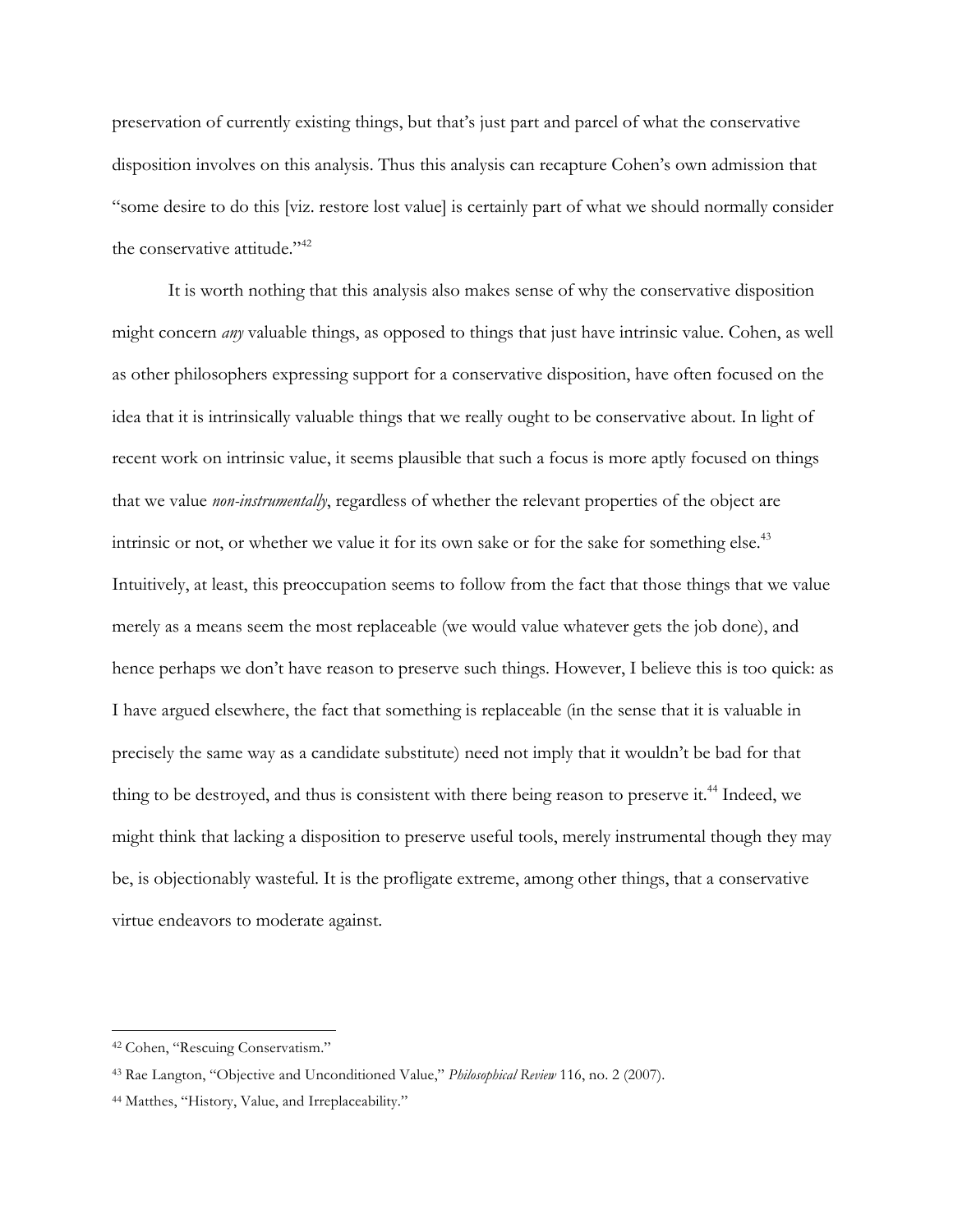# *4. Conclusion:*

This is, to be sure, just a sketch of how we might understand the conservative disposition as a virtue. The essential task of determining how best to balance preservation with engagement is one that I am pursuing in other work. However, as a characterization of the conservative disposition, I believe the virtue-theoretical approach serves well. It can capture the breadth of the conservative disposition as it appears in the world without ruling out those instances that do not seem directly related to maintenance of the status quo, and despite the fact that there is not always a clear bearer of conservative value to which a conservative might latch on. Moreover, to the extent that it can explain the conservative disposition as an attitude toward familiar values, it makes appeal to a special conservative value otiose. Given the challenges that confront the notion of conservative value, I suggest this is a welcome consequence.

### References:

- Basl, John. "Restitutive Restoration: New Motivations for Ecological Restoration." *Environmental Ethics* 32 (2010).
- Beckstein, Martin. "What Does It Take to Be a True Conservative?". *Global Discourse* (2014): 1-18.
- Bostrom, Nick, and Toby Ord. "The Reversal Test: Eliminating Status Quo Bias in Applied Ethics." *Ethics* 116, no. 4 (2006): 656-79.
- Brennan, Geoffrey, and Alan Hamlin. "Analytic Conservatism." *British Journal of Political Science* 34, no. 4 (2004): 675-91.

———. "Conservative Value, Draft." June, 2014.

- Carrier, David. "Art and Its Preservation." *The Journal of Aesthetics and Art Criticism* 43, no. 3 (1985): 291-300.
- Cohen, G. A. . "Rescuing Conservatism: A Defense of Existing Value." In *Reasons and Recognition: Essays on the Philosophy of T. M. Scanlon*, edited by R. Jay Wallace, Rahul Kumar and Samuel Freeman. New York: Oxford University Press, 2011.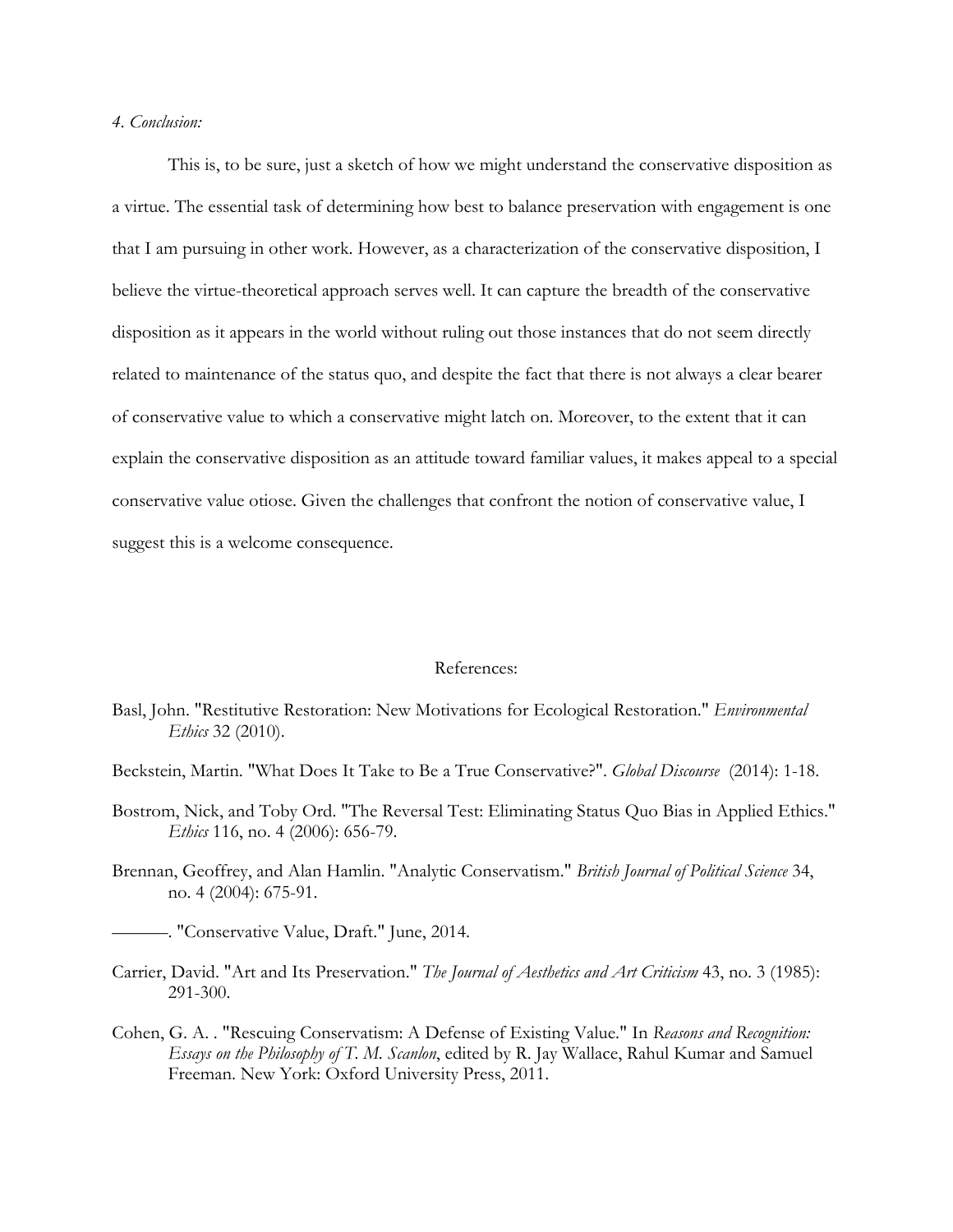- Doak, Daniel F., Victora J. Bakker, Bruce Evan Goldstein, and Benjamin Hale. "What Is the Future of Conservation?". *Cell* (2013).
- Heyd, Thomas. "Nature, Culture, and Natural Heritage: Toward a Culture of Nature." *Environmental Ethics* 27 (2005).
- Hopkins, Robert. "Aesthetics, Experience, and Discrimination." *The Journal of Aesthetics and Art Criticism* 63, no. 2 (2005): 119-33.
- Hursthouse, Rosalind. *On Virtue Ethics*. New York: Oxford University Press, 1999.
- Irvin, Sherri. "The Artist's Sanction in Contemporary Art." *The Journal of Aesthetics and Art Criticism*  63, no. 4 (2005).
- Johnston, Mark. "Reasons and Reductionism." *Philosophical Review* 101, no. 3 (Jul 1992): 589-618.
- Kolodny, Niko. "Love as Valuing a Relationship." *Philosophical Review* 112, no. 2 (Apr 2003): 135-89.
- Langton, Rae. "Objective and Unconditioned Value." *Philosophical Review* 116, no. 2 (2007): 157-85.
- Lee, Alex, Adam Perou Hermans, and Benjamin Hale. "Restoration, Obligation, and the Baseline Problem." *Environmental Ethics* (2014).
- Matthes, Erich Hatala. "History, Value, and Irreplaceability." *Ethics* 124, no. 1 (2013): 35-64.
	- ———. "Impersonal Value, Universal Value, and the Scope of Cultural Heritage." *Ethics*  (forthcoming).
- Mishler, B. D. "Species Are Not Uniquely Real Biological Entities." In *Contemporary Debates in Philosophy of Biology*, edited by F. Ayala and R. Arp, 110-22: Wiley-Blackwell, 2010.
- Nagel, Thomas. *The View from Nowhere*. USA: Oxford University Press, 1986.
- Norton, Bryan G. "Conservation and Preservation: A Conceptual Rehabilitation." *Environmental Ethics* 8, no. 3 (1986): 195-220.
- Raz, Joseph. *Value, Respect, and Attachment*. Cambridge: Cambridge Univeristy Press, 2001.
- Raz, Joseph, Christine M. Korsgaard, Robert B. Pippin, Bernard Arthur Owen Williams, and R. Jay Wallace. *The Practice of Value*. The Berkeley Tanner Lectures. Oxford, New York: Clarendon Press, 2005.
- Ridder, Ben. "An Exploration of the Value of Naturalness and Wild Nature." *Journal of Agricultural and Environmental Ethics* 20 (2007): 195-213.
- Sagoff, Mark. "On Restoring and Reproducing Art." *The Journal of Philosophy* 75, no. 9 (1978): 453-70.

Saito, Yuriko. "Why Restore Works of Art?". *The Journal of Aesthetics and Art Criticism* 44, no. 2 (1985).

Scanlon, T. M. *What We Owe to Each Other*. Belknap Press, 1998.